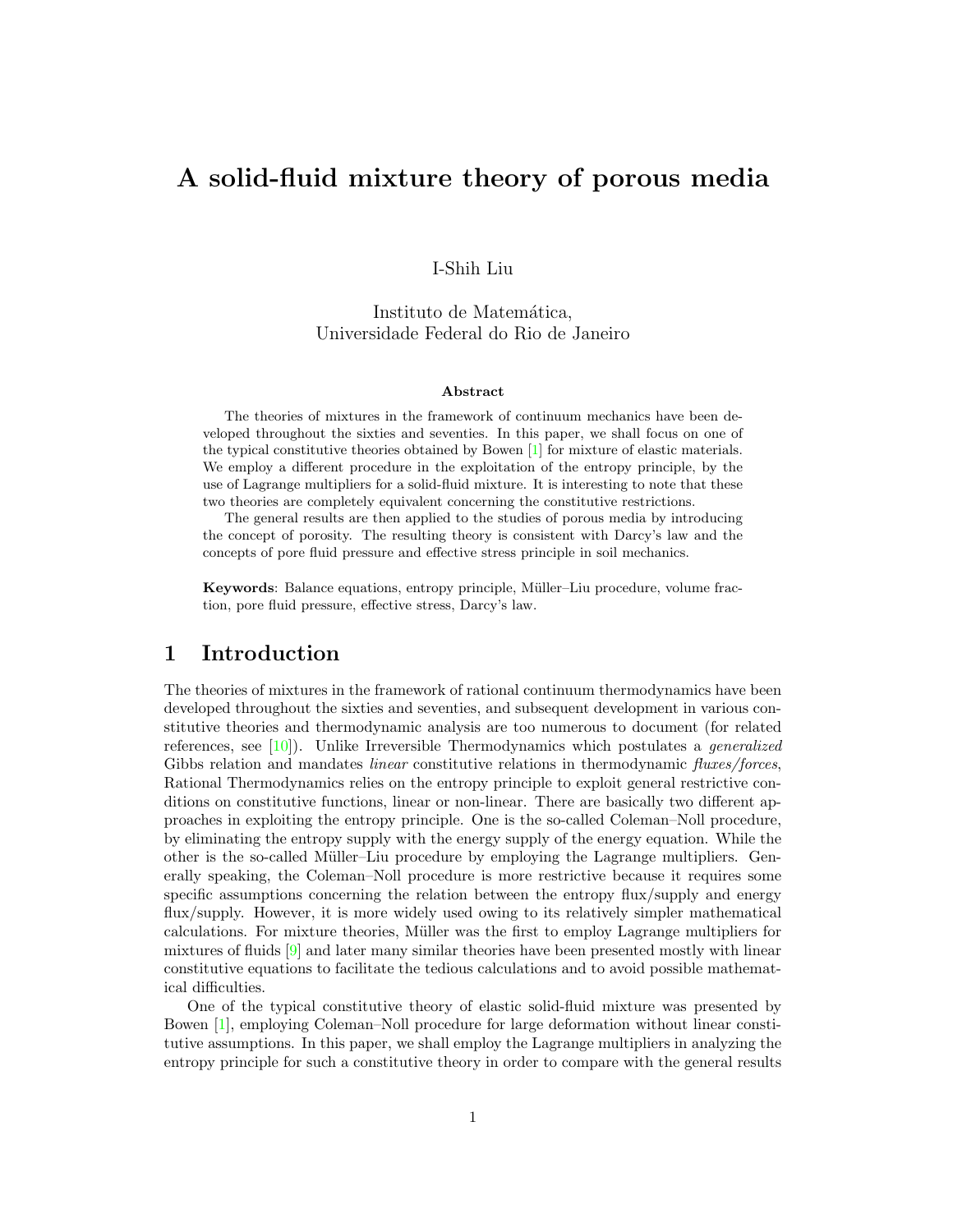obtained by Bowen. In doing so, we refrain from making isotropic and linear constitutive assumptions, but to facilitate mathematical difficulties in dealing with Lagrange multipliers, some simplifying assumptions are made, for one, the Lagrange multiplier for energy equation is identified with the reciprocal of the absolute temperature. It is found that these two theories are completely equivalent concerning the constitutive restrictions.

After a brief review of essential features of the theories of mixtures and the exploitation of constitutive restriction for an elastic solid-fluid mixture with Lagrange multipliers, the general results are applied to the formulation of a theory of porous media by introducing the concept of porosity. The resulting theory is consistent with Darcy's law and the concepts of pore fluid pressure and effective stress principle in soil mechanics.

## 2 Theories of mixtures

We shall briefly review some essential features for continuum framework of mixture theories. We consider a mixture of N constituents, all of which are supposed to be able to occupy the same region of space simultaneously. Let  $\mathcal{B}_{\alpha}$  denote the  $\alpha^{\text{th}}$  constituent and  $\kappa_{\alpha}$  be its reference configuration and denote  $B_{\alpha} = \kappa_{\alpha}(\mathcal{B}_{\alpha})$ . The motion of  $\mathcal{B}_{\alpha}$  is a smooth mapping,

$$
\chi_{\alpha}: B_{\alpha} \times I\!\!R \to I\!\!E, \qquad \pmb{x} = \chi_{\alpha}(\pmb{X}_{\alpha}, t), \quad \pmb{X}_{\alpha} \in B_{\alpha},
$$

for each constituent  $\alpha = 1, \dots, N$ . It states that for different motion of each constituent, at the instant t, there is a material point  $X_{\alpha} \in \mathcal{B}_{\alpha}$  in each constituent,  $\mathbf{X}_{\alpha} = \kappa_{\alpha}(X_{\alpha})$ , that occupies the same spatial position  $x$  in the Euclidean space  $E$ . The velocity and the deformation gradient of each constituent are defined as

$$
\boldsymbol{v}_{\alpha} = \frac{\partial}{\partial t} \chi_{\alpha}(\boldsymbol{X}_{\alpha}, t), \qquad F_{\alpha} = \nabla_{\boldsymbol{X}_{\alpha}} \chi_{\alpha}(\boldsymbol{X}_{\alpha}, t).
$$

We introduce the following quantities for the constituent  $\alpha \in \{1, \dots, N\}$ :

- 
- $\rho_{\alpha}$  mass density of constituent  $\alpha$ .<br>  $T_{\alpha}$  stress tensor of constituent  $\alpha$ . stress tensor of constituent  $\alpha$ .
- $\mathbf{b}_{\alpha}$  external body force on constituent  $\alpha$ .
- $\varepsilon_{\alpha}$  internal energy density of constituent  $\alpha$ .
- $q_\alpha$  energy flux of constituent  $\alpha$ .
- $r_{\alpha}$  external energy supply of constituent  $\alpha$ .
- $\eta_{\alpha}$  entropy density of constituent  $\alpha$ .
- $\Phi_{\alpha}$  entropy flux of constituent  $\alpha$ .
- $s_{\alpha}$  external entropy supply of constituent  $\alpha$ .
- $\tau_{\alpha}$  mass production of constituent  $\alpha$ .
- $m_{\alpha}$  interaction force on constituent  $\alpha$ .
- $M_{\alpha}$  interaction moment of momentum on constituent  $\alpha$ .
- $l_{\alpha}$  energy production of constituent  $\alpha$ .
- $\sigma_{\alpha}$  entropy production of constituent  $\alpha$ .

### <span id="page-1-0"></span>2.1 Balance laws of each constituent

Following the pioneering work of Truesdell [\[13\]](#page-17-2), the basic laws of a mixture are given by the following balance equations for mass, linear momentum, moment of momentum, and energy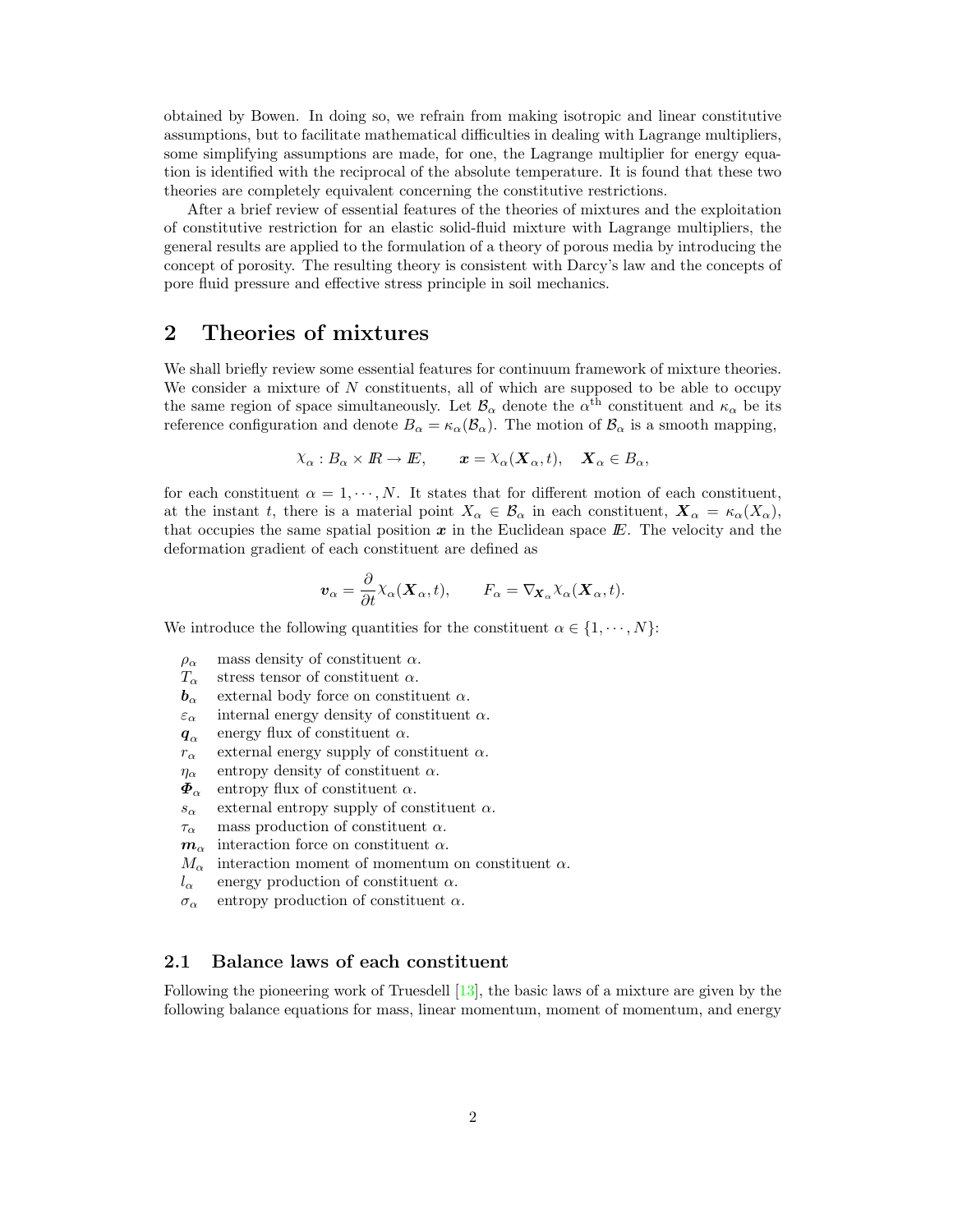for each constituent:

$$
\frac{\partial \rho_{\alpha}}{\partial t} + \text{div}(\rho_{\alpha} \mathbf{v}_{\alpha}) = \tau_{\alpha},
$$
\n
$$
\frac{\partial \rho_{\alpha} \mathbf{v}_{\alpha}}{\partial t} + \text{div}(\rho_{\alpha} \mathbf{v}_{\alpha} \otimes \mathbf{v}_{\alpha} - T_{\alpha}) - \rho_{\alpha} \mathbf{b}_{\alpha} = \mathbf{m}_{\alpha},
$$
\n
$$
T_{\alpha} - T_{\alpha}^{T} = M_{\alpha},
$$
\n
$$
\frac{\partial}{\partial t} \left( \rho_{\alpha} \varepsilon_{\alpha} + \frac{1}{2} \rho_{\alpha} \mathbf{v}_{\alpha}^{2} \right) + \text{div} \left( \left( \rho_{\alpha} \varepsilon_{\alpha} + \frac{1}{2} \rho_{\alpha} \mathbf{v}_{\alpha}^{2} \right) \mathbf{v}_{\alpha} + \mathbf{q}_{\alpha} - T_{\alpha}^{T} \mathbf{v}_{\alpha} \right)
$$
\n
$$
- \rho_{\alpha} r_{\alpha} - \rho_{\alpha} \mathbf{b}_{\alpha} \cdot \mathbf{v}_{\alpha} = l_{\alpha},
$$
\n(2.1)

If the mixture reduces to a single constituent, the right hand side of the above equations are zero, and we recover the balance laws for a single body. The terms on the right hand side thus represent the physical transfers among different constituents, such as chemical reactions, interaction forces and energy transfer. In a mixture as a whole, we assume that such physical transfers are solely due to exchanges among constituents. Therefore, we postulate that the mixture as a whole should behave like a single body. This is expressed by the following relations:

$$
\sum_{\alpha} \tau_{\alpha} = 0, \qquad \sum_{\alpha} \mathbf{m}_{\alpha} = 0, \qquad \sum_{\alpha} M_{\alpha} = 0, \qquad \sum_{\alpha} l_{\alpha} = 0. \tag{2.2}
$$

### <span id="page-2-0"></span>2.2 Balance laws of the mixture

The behavior of a mixture as a whole will be assumed to be governed by the same equations of balance as a single body. Indeed, by summing up the balance equations  $(2.1)$  over all constituents, we obtain the usual balance equations of mass, linear momentum, and energy for the mixture,

$$
\frac{\partial \rho}{\partial t} + \text{div}(\rho \mathbf{v}) = 0,
$$
  
\n
$$
\frac{\partial \rho \mathbf{v}}{\partial t} + \text{div}(\rho \mathbf{v} \otimes \mathbf{v} - T) = \rho \mathbf{b},
$$
  
\n
$$
\frac{\partial}{\partial t}(\rho \varepsilon + \frac{1}{2}\rho \mathbf{v}^2) + \text{div}\left((\rho \varepsilon + \frac{1}{2}\rho \mathbf{v}^2)\mathbf{v} + \mathbf{q} - T^T \mathbf{v}\right) = \rho r + \rho \mathbf{b} \cdot \mathbf{v},
$$
\n(2.3)

by the use of the relations [\(2.2\)](#page-1-0) and the following definition of the corresponding quantities for the mixture,

$$
\rho = \sum_{\alpha} \rho_{\alpha}, \qquad \qquad v = \sum_{\alpha} \frac{\rho_{\alpha}}{\rho} v_{\alpha},
$$

$$
T = \sum_{\alpha} (T_{\alpha} - \rho_{\alpha} u_{\alpha} \otimes u_{\alpha}), \qquad \qquad b = \sum_{\alpha} \frac{\rho_{\alpha}}{\rho} b_{\alpha}, \qquad (2.4)
$$

and

$$
\varepsilon = \sum_{\alpha} \frac{\rho_{\alpha}}{\rho} (\varepsilon_{\alpha} + \frac{1}{2} u_{\alpha}^2), \qquad r = \sum_{\alpha} \frac{\rho_{\alpha}}{\rho} (r_{\alpha} + b_{\alpha} \cdot u_{\alpha}).
$$
  

$$
q = \sum_{\alpha} \left( q_{\alpha} + \rho_{\alpha} (\varepsilon_{\alpha} + \frac{1}{2} u_{\alpha}^2) u_{\alpha} - T_{\alpha}^T u_{\alpha} \right),
$$
 (2.5)

Note that in the relation  $(2.4)$  and  $(2.5)$ , we have introduced the diffusive velocity of constituent  $\alpha$  relative to the mixture,

$$
u_{\alpha}=v_{\alpha}-v.
$$

Also note that  $\sum M_{\alpha} = 0$  implies the symmetry of  $\sum T_{\alpha}$  as well as the total stress T, while the partial stress  $T_{\alpha}$  is not symmetric in general.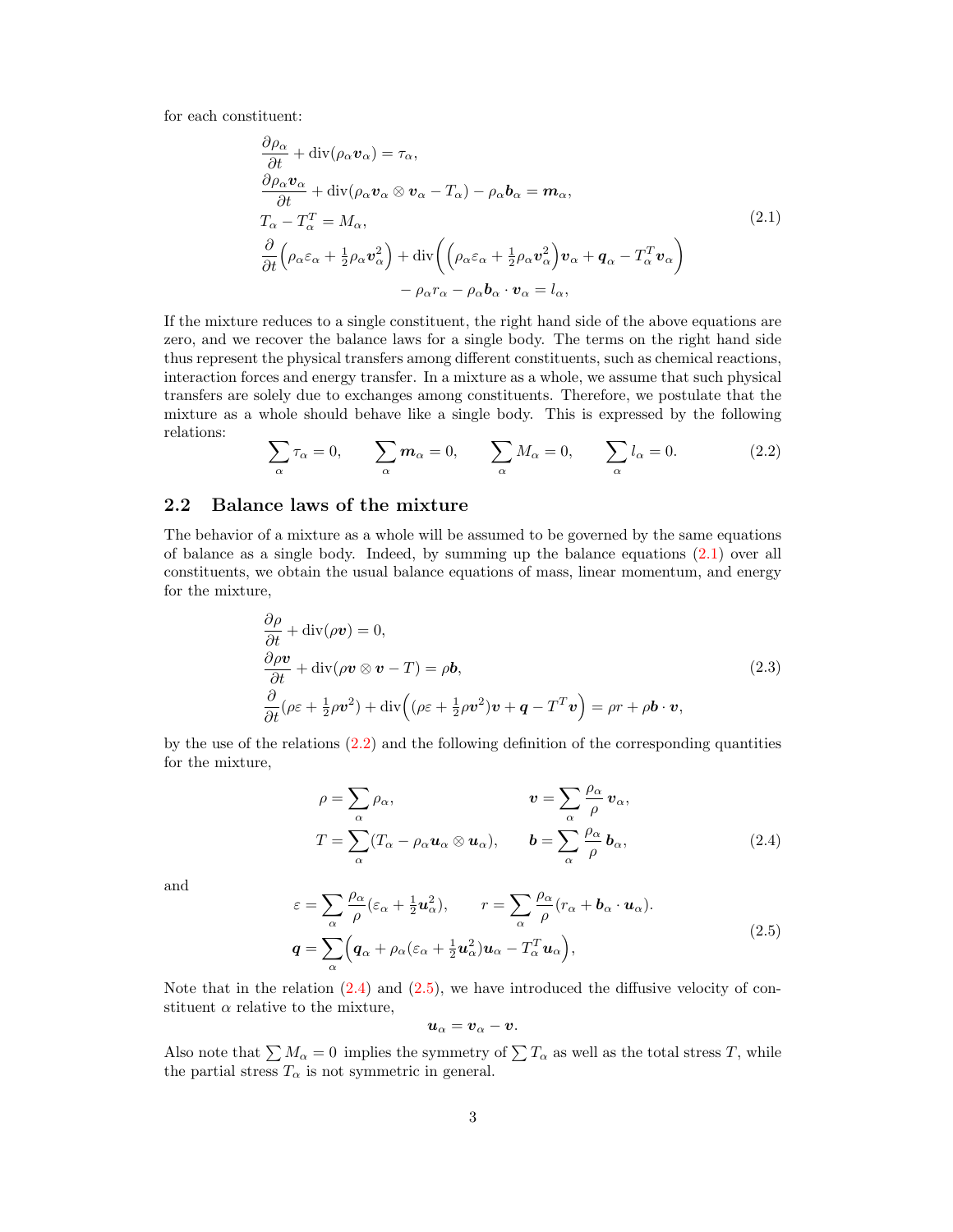#### <span id="page-3-0"></span>2.3 The entropy inequality

The balance of entropy of constituent  $\alpha$  can be written as

$$
\frac{\partial \rho_{\alpha} \eta_{\alpha}}{\partial t} + \text{div}(\rho_{\alpha} \eta_{\alpha} \boldsymbol{v}_{\alpha} + \boldsymbol{\Phi}_{\alpha}) - \rho_{\alpha} s_{\alpha} = \sigma_{\alpha}.
$$

Since entropy is not a conservative quantity, we shall allow the partial production of entropy of a constituent be of any amount provided that the total production of entropy for the mixture be non-negative,

$$
\sum_{\alpha} \sigma_{\alpha} \ge 0. \tag{2.6}
$$

By summing up the equations of all constituents  $\alpha \in \{1, \dots, N\}$  and introducing the corresponding quantities for the mixture,

$$
\eta = \sum_{\alpha} \frac{\rho_{\alpha}}{\rho} \eta_{\alpha}, \qquad s = \sum_{\alpha} \frac{\rho_{\alpha}}{\rho} s_{\alpha},
$$
  

$$
\Phi = \sum_{\alpha} (\Phi_{\alpha} + \rho_{\alpha} \eta_{\alpha} \mathbf{u}_{\alpha}),
$$
 (2.7)

we obtain the usual entropy inequality for the mixture as a single body,

$$
\frac{\partial \rho \eta}{\partial t} + \text{div}(\rho \eta \boldsymbol{v} + \boldsymbol{\Phi}) - \rho s \ge 0. \tag{2.8}
$$

Note that we do not postulate a similar entropy inequality for individual constituent. The partial entropy production could be negative provided that the total production of the mixture is non-negative, otherwise it will lead to very restrictive physical results.

The use of the general entropy inequality [\(2.8\)](#page-3-0) for the exploitation of its restrictions on constitutive models is often quite sophisticate and could be rather tedious. In application, assumption for the specific form of the entropy flux and entropy supply for the constituents is usually adopted, namely,

$$
\Phi_{\alpha} = \frac{1}{\theta_{\alpha}} \, \boldsymbol{q}_{\alpha}, \qquad s_{\alpha} = \frac{1}{\theta_{\alpha}} \, r_{\alpha}, \tag{2.9}
$$

where  $\theta_{\alpha}$  is the temperature of the constituent  $\alpha$ . Under this assumption, from [\(2.7\)](#page-3-0), we have

$$
\mathbf{\Phi} = \sum_{\alpha} \left( \frac{\mathbf{q}_{\alpha}}{\theta_{\alpha}} + \rho_{\alpha} \eta_{\alpha} \mathbf{u}_{\alpha} \right), \qquad s = \sum_{\alpha} \frac{\rho_{\alpha}}{\rho} \frac{r_{\alpha}}{\theta_{\alpha}}.
$$

For further discussions, we shall assume that energy exchange among constituents is quick enough relative to characteristic observation time, so that all the constituents have the same common temperature. We can then rewrite the above relations as

$$
\Phi = \frac{1}{\theta} \left( \mathbf{q} - \sum_{\alpha} \left( \rho_{\alpha} (K_{\alpha} + \frac{1}{2} \mathbf{u}_{\alpha}^{2}) I \right) \mathbf{u}_{\alpha} \right),
$$
  

$$
s = \frac{1}{\theta} \left( r - \sum_{\alpha} \frac{\rho_{\alpha}}{\rho} \mathbf{u}_{\alpha} \cdot \mathbf{b}_{\alpha} \right),
$$
 (2.10)

where

$$
K_{\alpha} = \psi_{\alpha}I - \frac{T_{\alpha}^{T}}{\rho_{\alpha}}, \qquad \psi_{\alpha} = \varepsilon_{\alpha} - \theta \eta_{\alpha}, \qquad (2.11)
$$

will be called the chemical potential tensor and the free energy of constituent  $\alpha$  respectively.

Even though we have adopted the Clausius–Duhem assumptions [\(2.9\)](#page-3-0) for each constituent, for the mixture as a single body, from [\(2.10\)](#page-3-0) such assumptions are not valid. In other words, the Clausius–Duhem assumptions  $\Phi = q/\theta$  and  $s = r/\theta$  may not be appropriate for thermodynamic considerations of material bodies in general.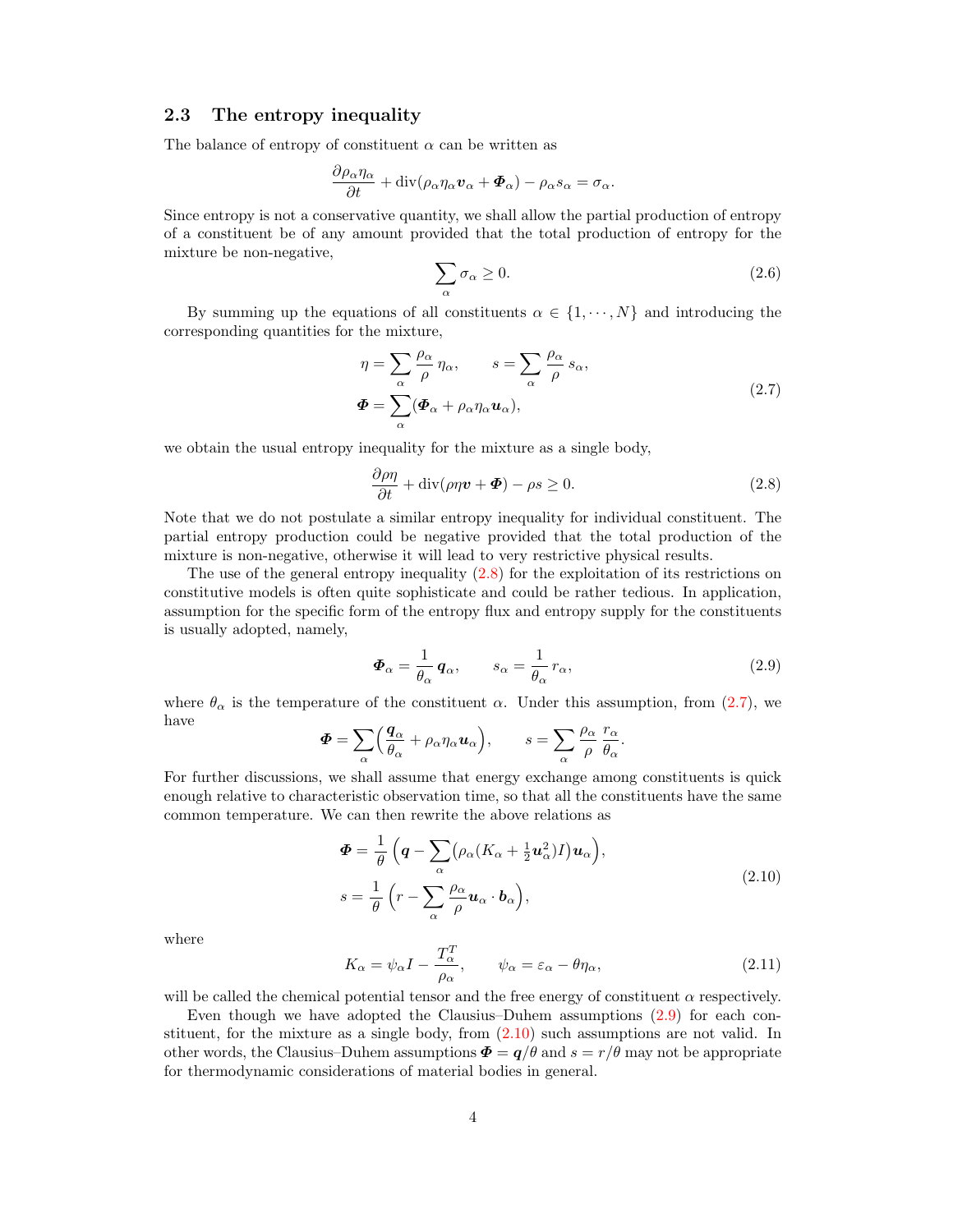#### <span id="page-4-1"></span>2.4 Jump conditions at semi-permeable surface

Let S be a surface within the mixture and  $[A]$  be the jump of a quantity A across S, defined by

$$
[A] = A^+ - A^-.
$$

We assume that the one-side limits  $A^+$  and  $A^-$  exist and the jump is smooth on S. Such a surface is called a singular surface. Let  $u^*$  and  $n$  denote the velocity and the unit normal of  $S$  respectively.

In addition to the balance laws  $(2.3)$  and  $(2.8)$  at a regular point where relevant fields are continuous, at a singular point, i.e., a point on  $S$ , the balance laws for the mixture take the form of the following jump conditions of mass, momentum, energy and entropy:

$$
[\rho(\mathbf{v} - \mathbf{u}^*)] \cdot \mathbf{n} = 0,
$$
  
\n
$$
[\rho \mathbf{v} \otimes (\mathbf{v} - \mathbf{u}^*) - T] \mathbf{n} = 0,
$$
  
\n
$$
[\mathbf{q} - T\mathbf{v} + \rho(\varepsilon + \frac{1}{2}\mathbf{v}^2)(\mathbf{v} - \mathbf{u}^*)] \cdot \mathbf{n} = 0,
$$
  
\n
$$
[\mathbf{\Phi} + \rho \eta(\mathbf{v} - \mathbf{u}^*)] \cdot \mathbf{n} \ge 0.
$$
\n(2.12)

We do not postulate the similar jump conditions for each constituent, because it is generally too restrictive and may even lead to unrealistic results<sup>[1](#page-4-0)</sup>.

A singular surface will be called ideal, if across it the temperature is continuous,  $[\theta] = 0$ . We assume further that across an ideal singular surface, the entropy jump is null,

$$
[\mathbf{\Phi} + \rho \eta (\mathbf{v} - \mathbf{u}^*)] \cdot \mathbf{n} = 0, \tag{2.13}
$$

and the entropy flux  $\Phi$  is given by the relation  $(2.10)<sub>1</sub>$  $(2.10)<sub>1</sub>$ .

The diffusive velocity of constituent  $\alpha$  relative to the surface S is defined as

$$
V_{\alpha} = \boldsymbol{v}_{\alpha} - \boldsymbol{u}^*.
$$

If  $V_\alpha = 0$ , we say that S is not permeable to the constituent  $\alpha$ , i.e., the constituent does not go across the surface. A singular surface which is not permeable to all constituents except the constituent  $\nu$  is called a semi-permeable surface with respect to the constituent  $\nu$ , or simply a  $\nu$ -permeable surface. We have the following result (see [\[4\]](#page-16-1)):

**Theorem.** Let S be an ideal  $\nu$ -permeable surface, then by the use of the jump conditions  $(2.12)_{1,2}$  $(2.12)_{1,2}$  and  $(2.13)$ , the energy jump condition  $(2.12)_{3}$  becomes

$$
\left[ \left( K_{\nu} + \frac{1}{2} V_{\nu}^2 I \right) \rho_{\nu} V_{\nu} \right] \cdot \mathbf{n} = 0, \tag{2.14}
$$

where  $K_{\nu}$  is the chemical potential tensor of the constituent  $\nu$ .

## <span id="page-4-2"></span>3 An elastic solid-fluid mixture

We consider a non-reacting binary elastic solid-fluid mixture by the constitutive equation of the form:

$$
f = \mathcal{F}(\theta, F_{\rm s}, F_{\rm f}, \text{grad }\theta, \text{grad }F_{\rm s}, \text{grad }F_{\rm f}, \mathbf{v}_{\rm s}, \mathbf{v}_{\rm f}), \tag{3.1}
$$

<span id="page-4-0"></span><sup>&</sup>lt;sup>1</sup>It is shown in the end remark of  $[4]$ , that the jump conditions for each constituent cannot be valid in the case of porous media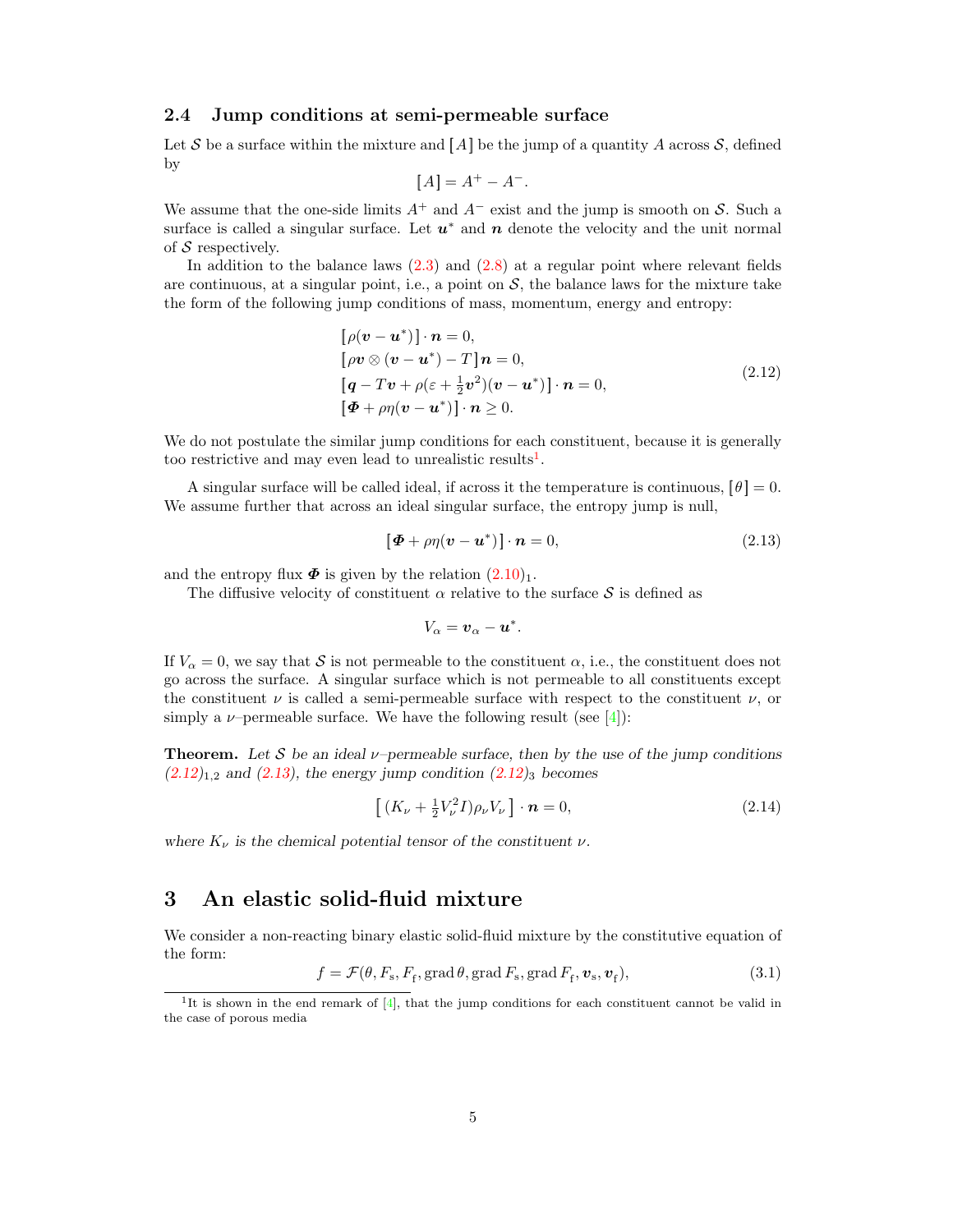where  $\theta$  is the temperature,  $F_s$  and  $F_f$  are the deformation gradients of the solid and fluid constituents respectively, with the following balance equations (from  $(2.1)_{1,2}$  $(2.1)_{1,2}$  and  $(2.3)$ ):

$$
\dot{\rho}_{s} + \rho_{s} \operatorname{div} \mathbf{v}_{s} = 0,\n\dot{\rho}_{f} + \rho_{f} \operatorname{div} \mathbf{v}_{f} = 0,\n\rho_{s} \dot{\mathbf{v}}_{s} - \operatorname{div} T_{s} + \mathbf{m}_{f} = \rho_{s} \mathbf{b}_{s},\n\rho_{f} \dot{\mathbf{v}}_{f} - \operatorname{div} T_{f} - \mathbf{m}_{f} = \rho_{f} \mathbf{b}_{f},\n\rho \dot{\mathbf{\varepsilon}} + \operatorname{div} \mathbf{q} - \operatorname{tr}(T \operatorname{grad} \mathbf{v}) = \rho r,
$$
\n(3.2)

where the material derivatives with respect to the constituent and the mixture are used,

$$
\dot{y}_{\alpha} = \frac{\partial y_{\alpha}}{\partial t} + (\text{grad } y_{\alpha}) \boldsymbol{v}_{\alpha},
$$

$$
\dot{y} = \frac{\partial y}{\partial t} + (\text{grad } y) \boldsymbol{v}.
$$

Moreover, for given density  $\bar{\rho}_s$  in the reference configuration, the partial balance equation  $(3.2)<sub>1</sub>$  $(3.2)<sub>1</sub>$  for the solid constituent can be integrated to

$$
\rho_{\rm s} = \frac{\bar{\rho}_{\rm s}}{\det F_{\rm s}}.\tag{3.3}
$$

Note that since only a common temperature is considered for all constituents, only the energy equation of the mixture, instead of the partial energy equations  $(2.1)<sub>4</sub>$  $(2.1)<sub>4</sub>$  of all constituents, is needed in the system of governing equations [\(3.2\)](#page-4-2). Moreover, since the partial stresses are not assumed to be symmetric, the equation of partial moment of momentum  $(2.1)_3$  $(2.1)_3$  is not explicitly needed in  $(3.2)$ . In other words, the interaction moment  $M_\alpha$  can simply be determined from the skew-symmetric part of the partial stress  $T_{\alpha}$ .

To establish field equations of the basic field variables,  $\{\rho_s, \rho_f, \chi_s, \chi_f, \theta\}$ , constitutive equations for the quantities in the balance equations,

$$
f = \{T_{\rm s}, T_{\rm f}, \varepsilon, \mathbf{q}, \mathbf{m}_{\rm f}\}\tag{3.4}
$$

of the material model must be specified. The main objective of constitutive theory is to derive restrictions on constitutive functions based on some physical principles. First of all, according to the principle of material frame-indifference, since the above constitutive quantities are objective tensor, scalar and vector quantities, an immediate consequence follows, namely, constitutive functions can not depend on partial velocities independently, rather must depend on the relative velocity, say,  $V = v_f - v_s$ . Secondly, the material symmetry condition for fluid constituent requires the dependence on the deformation gradient be reduced to the dependence of the determinant of the deformation gradient only. Therefore, we may redefine the constitutive functions  $(3.1)$  in terms of the following state variables,

$$
f = \mathcal{F}(\theta, \rho_{\rm f}, F_{\rm s}, \text{grad}\,\theta, \text{grad}\,\rho_{\rm f}, \text{grad}\,F_{\rm s}, V). \tag{3.5}
$$

For given fields of external supplies  $\{\boldsymbol{b}_s(\boldsymbol{x},t),\boldsymbol{b}_f(\boldsymbol{x},t),r(\boldsymbol{x},t)\}\text{, any solution of the system of }$ field equations,  $\{\rho_f(\bm{x},t),\,\bm{v}_\mathrm{f}(\bm{x},t),\,\bm{v}_\mathrm{s}(\bm{x},t),\,F_\mathrm{s}(\bm{x},t),\,\theta(\bm{x},t)\}$ , will be called a thermodynamic process.

#### Some useful identities

<span id="page-5-0"></span>For convenience, we define the material time derivative  $\check{y}$  for any function y, and the relative velocity V with respect to the solid constituent,

$$
\dot{y} = \frac{\partial y}{\partial t} + (\text{grad } y) \boldsymbol{v}_{\rm s}, \qquad V = \boldsymbol{v}_{\rm f} - \boldsymbol{v}_{\rm s}.
$$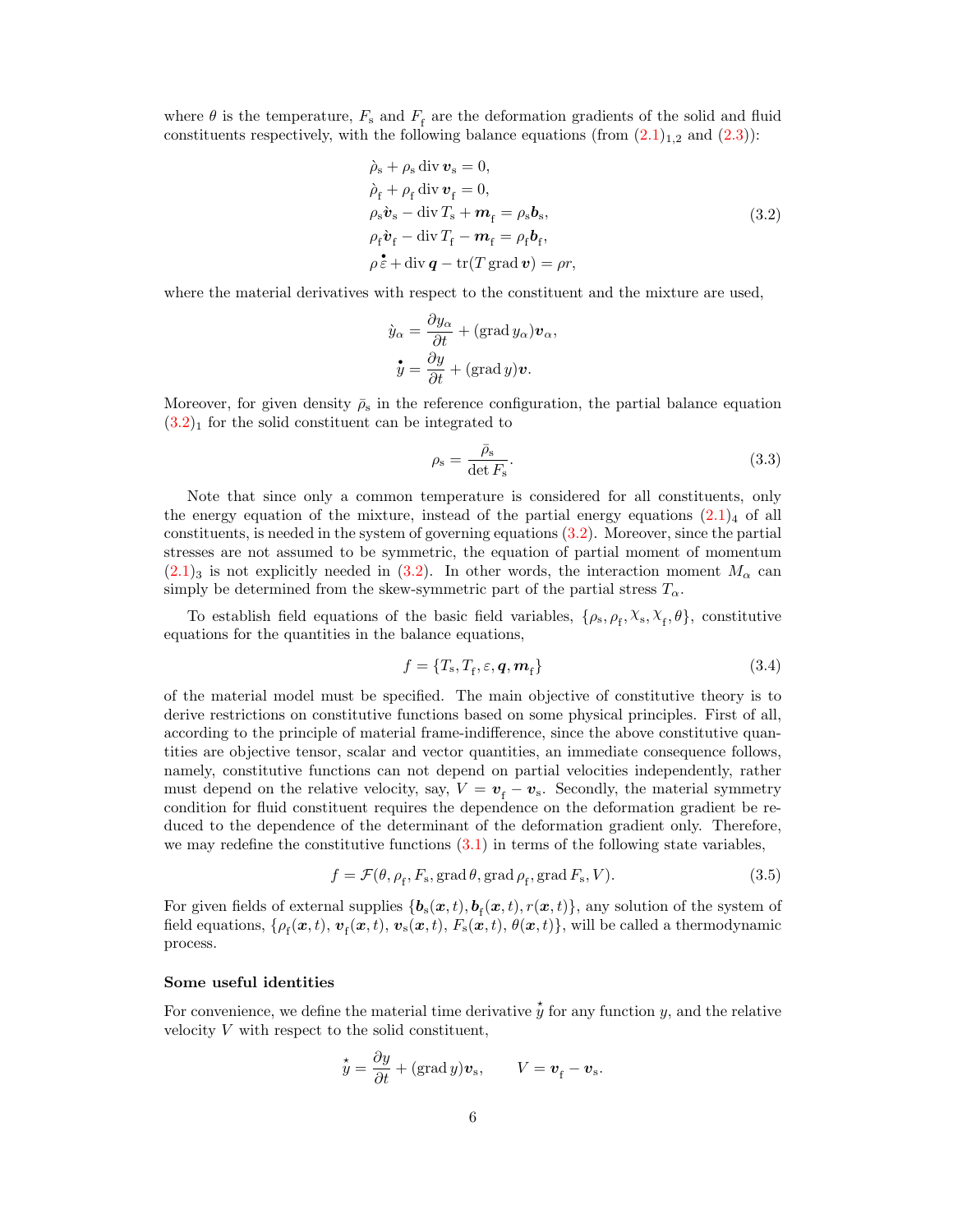From these definitions, we have the following identities:

$$
u_{\rm f} = v_{\rm f} - v = \frac{\rho_{\rm s}}{\rho} V,
$$
  

$$
u_{\rm s} = v_{\rm s} - v = -\frac{\rho_{\rm f}}{\rho} V,
$$

since  $\rho \boldsymbol{v} = \rho_{\rm s} \boldsymbol{v}_{\rm s} + \rho_{\rm f} \boldsymbol{v}_{\rm f}$ , and

$$
\dot{y}_{s} = \dot{y}_{s},
$$
  

$$
\dot{y}_{f} = \dot{y}_{f} + (\text{grad } y_{f})V,
$$
  

$$
\dot{y} = \dot{y} + \frac{\rho_{f}}{\rho}(\text{grad } y)V,
$$

and

$$
\operatorname{grad} \boldsymbol{v} = \operatorname{grad} \boldsymbol{v}_{\rm s} + \frac{\rho_{\rm f}}{\rho} \operatorname{grad} V + V \otimes \operatorname{grad} \left( \frac{\rho_{\rm f}}{\rho} \right).
$$

These identities will be frequently used later without further reminder. From [\(2.4\)](#page-2-0) and [\(2.5\)](#page-2-0), we also have

$$
T = T_{\rm I} - \frac{\rho_{\rm s}\rho_{\rm f}}{\rho} V \otimes V,
$$
  

$$
\varepsilon = \varepsilon_{\rm I} + \frac{1}{2} \frac{\rho_{\rm s}\rho_{\rm f}}{\rho^2} V^2,
$$
 (3.6)

where  $T_{\rm I}$  and  $\varepsilon_{\rm I}$  stand for the internal parts without the explicit dependence on the relative velocity,

$$
T_{\rm I} = T_{\rm s} + T_{\rm f}, \qquad \varepsilon_{\rm I} = \frac{\rho_{\rm s}}{\rho} \varepsilon_{\rm s} + \frac{\rho_{\rm f}}{\rho} \varepsilon_{\rm f}.
$$

Another well-known identity, grad  $\mathbf{v} = \mathbf{F} F^{-1}$ , for the solid constituent gives

$$
\operatorname{grad} \boldsymbol{v}_{\mathrm{s}} = \dot{\boldsymbol{F}}_{\mathrm{s}} \boldsymbol{F}_{\mathrm{s}}^{-1}.
$$
\n
$$
(3.7)
$$

Note that from the material time derivative of the relation [\(3.3\)](#page-4-2),  $\phi_s = -\rho_s \text{tr}(\mathring{F}_s F_s^{-1})$ , the trace of the relation [\(3.7\)](#page-5-0) reduces to the mass balance of the solid constituent  $(3.2)_1$  $(3.2)_1$ . In the evaluation of entropy principle, this tensor equation  $(3.7)$  will be taken into account replacing the scalar equation  $(3.2)_1$  $(3.2)_1$ .

### <span id="page-6-0"></span>3.1 Entropy principle

The essential task of constitutive theory lies in the evaluation of the entropy principle, which requires that the entropy inequality (from  $(2.8)$ ),

$$
\rho \eta + \text{div} \, \Phi - \rho s \ge 0,\tag{3.8}
$$

be satisfied for every thermodynamic process. The entropy density and the entropy flux will also be given by constitutive equation of the form [\(3.5\)](#page-4-2).

Since material properties should not depend on external supplies which characterizes the environment the material bodies encountered, therefore, one can consider supply-free bodies for the evaluation of constitutive restrictions from the entropy principle, by assuming that there is no external entropy supply when there are no any external body force and energy supplies on the body. In this case, according to Liu  $[3]$ , the requirement that the entropy inequality [\(3.8\)](#page-6-0) must hold for any thermodynamic process can be analyzed with the use of Lagrange multipliers.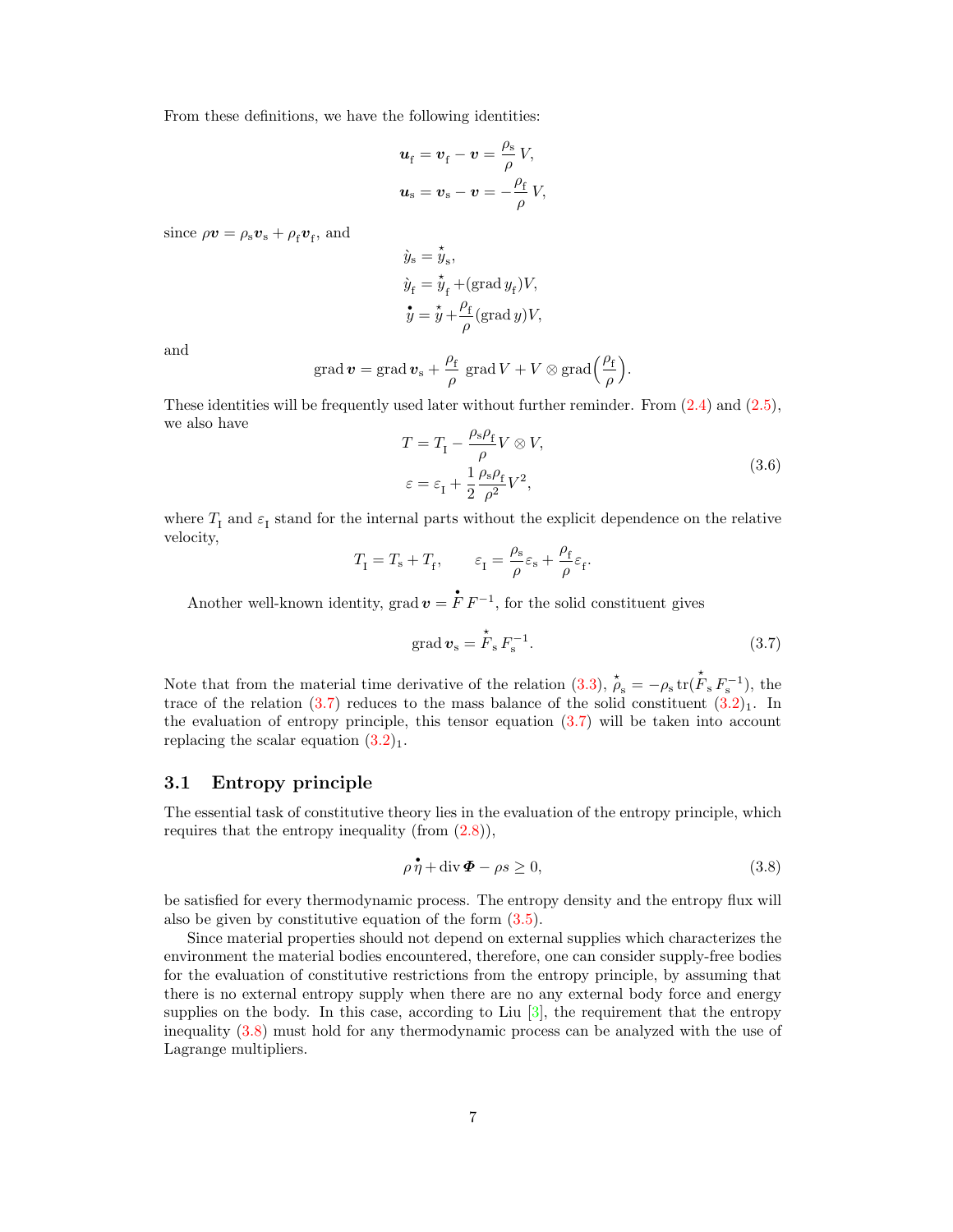Method of Lagrange multipliers. There exist Lagrange multipliers  $\Lambda^{L_s}, \Lambda^{\rho_f}, \Lambda^{v_s}, \Lambda^{v_f},$ and  $\Lambda^{\varepsilon}$ , depending on the state variables, such that the inequality

$$
\rho \dot{\eta} + \rho_{\text{f}} \text{grad } \eta \cdot V + \text{div } \Phi
$$
  
\n
$$
- \Lambda^{L_{\text{S}}} \cdot \rho_{\text{s}} (-\dot{F}_{\text{s}} F_{\text{s}}^{-1} + \text{grad } v_{\text{s}})
$$
  
\n
$$
- \Lambda^{\rho_{\text{f}}} (\dot{\rho}_{\text{f}} + \text{grad } \rho_{\text{f}} \cdot V + \rho_{\text{f}} \text{ div } v_{\text{f}})
$$
  
\n
$$
- \Lambda^{v_{\text{s}}} \cdot (\rho_{\text{s}} \dot{v}_{\text{s}} - \text{div } T_{\text{s}} + m_{\text{f}})
$$
  
\n
$$
- \Lambda^{v_{\text{f}}} \cdot (\rho_{\text{f}} \dot{v}_{\text{f}} + \rho_{\text{f}} (\text{grad } v_{\text{f}}) V - \text{div } T_{\text{f}} - m_{\text{f}})
$$
  
\n
$$
- \Lambda^{\varepsilon} (\rho \dot{\xi} + \rho_{\text{f}} \text{grad } \varepsilon \cdot V + \text{div } q - \text{tr} (T \text{ grad } v)) \ge 0,
$$
\n(3.9)

must hold for any analytic fields  $\{\rho_f(\bm{x},t),\bm{v}_f(\bm{x},t),\bm{v}_s(\bm{x},t),F_s(\bm{x},t),\theta(\bm{x},t)\}$ .<sup>[2](#page-7-0)</sup>

Note that after introducing the constitutive relations into [\(3.9\)](#page-6-0), the inequality assumes the following form:

$$
\sum_{a} S_a \cdot X_a + \sigma \ge 0,\tag{3.10}
$$

where  $X_a = (\stackrel{\star}{F}_s, \stackrel{\star}{\rho}_f, \stackrel{\star}{V}, \stackrel{\star}{v}_s, \stackrel{\star}{\theta}, (\nabla \theta)^{\star}, (\nabla \rho_f)^{\star}, (\nabla F_s)^{\star}; \nabla V, \nabla v_s, \nabla (\nabla \theta), \nabla (\nabla \rho_f), \nabla (\nabla F_s)),$  while  $S_a$  and  $\sigma$  are functions of state variables. We have written the grad operator as  $\nabla$ .

Note that the inequality  $(3.10)$  is linear in  $X_a$ , and the values of  $X_a$  can be given independently of the values of  $S_a$  and  $\sigma$ . This implies that  $S_a$  (respecting the part involved with the symmetry of the second gradients in the corresponding  $X_a$ ) must vanish, otherwise, it is possible to choose some values of  $X_a$  such that the inequality is violated. By introducing the notations,

$$
H_X = \frac{\partial \eta}{\partial X} - A^{\varepsilon} \frac{\partial \varepsilon}{\partial X},
$$
  
\n
$$
M_X = \frac{\partial \Phi}{\partial X} - A^{\varepsilon} \frac{\partial \mathbf{q}}{\partial X} + A^{vs} \cdot \frac{\partial T_s}{\partial X} + A^{v_f} \cdot \frac{\partial T_f}{\partial X} + V \otimes \rho_f H_X,
$$
\n(3.11)

we have the following entropy density conditions:

$$
\rho H_{F_{\rm s}} + \rho_{\rm s} \Lambda^{L_{\rm s}} F_{\rm s}^{-T} = 0, \qquad \rho H_{\rho_{\rm f}} - \Lambda^{\rho_{\rm f}} = 0, \rho H_V - \rho_{\rm f} \Lambda^{\nu_{\rm f}} = 0, \qquad -\rho_{\rm s} \Lambda^{\nu_{\rm s}} - \rho_{\rm f} \Lambda^{\nu_{\rm f}} = 0,
$$
\n(3.12)

and

 $H_{\theta} = 0, \qquad H_{\nabla \theta} = 0, \qquad H_{\nabla \rho_{\rm f}} = 0, \qquad H_{\nabla F_{\rm s}} = 0.$  (3.13)

Moreover, we have the entropy flux conditions:

$$
M_V + \Lambda^{\epsilon} \frac{\rho_f}{\rho} T - \Lambda^{\rho_f} \rho_f I - V \otimes \rho_f \Lambda^{v_f} = 0,
$$
  

$$
\Lambda^{\epsilon} T - \rho_s \Lambda^{L_s} - \rho_f \Lambda^{\rho_f} I - V \otimes \rho_f \Lambda^{v_f} = 0,
$$
 (3.14)

and

$$
(M_{\nabla\theta})_{\text{sym}} = 0, \qquad (M_{\nabla\rho_f})_{\text{sym}} = 0, \qquad (M_{\nabla F_s})_{\text{sym}} = 0,
$$
\n(3.15)

<span id="page-7-0"></span><sup>2</sup>For general information on the applicability of the method of Lagrange multipliers, please refer to [\[3\]](#page-16-2) or Chap. 7 of  $[6]$ .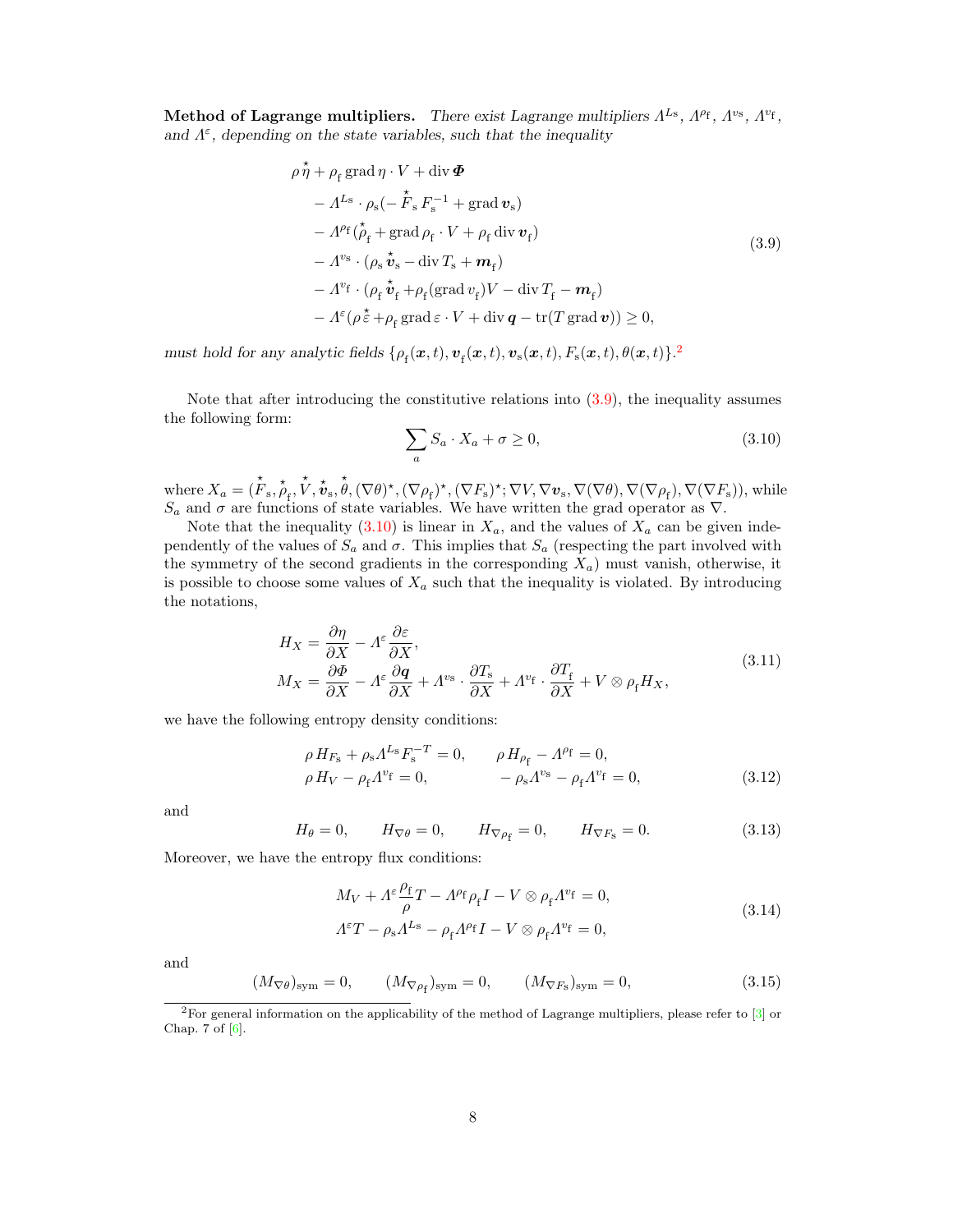where  $(\bullet)_{sym}$  stand for the symmetric part of the expression resulting from the symmetry of the second gradient in  $X_a$  in [\(3.10\)](#page-6-0). There is a remaining entropy production inequality,

$$
\sigma = M_{\theta} \cdot \nabla \theta + M_{\rho_{\text{f}}} \cdot \nabla \rho_{\text{f}} + M_{F_{\text{s}}} \cdot \nabla F_{\text{s}} + A^{\varepsilon} T \cdot \left( V \otimes \nabla \frac{\rho_{\text{f}}}{\rho} \right) - A^{\rho_{\text{f}}} V \cdot \nabla \rho_{\text{f}} - (A^{v_{\text{s}}} - A^{v_{\text{f}}} ) \cdot \mathbf{m}_{\text{f}} \ge 0.
$$
(3.16)

The relations concerning the entropy density and the entropy flux from [\(3.12\)](#page-6-0) through [\(3.16\)](#page-6-0) are the complete set of consequences from the entropy principle. It remains to analyze the restrictions on the constitutive functions from these relations and the physical significance of the Lagrange multipliers.

#### 3.2 Further evaluations

We shall remark that, even in the case of a single elastic solid body, a rigorous evaluation of the entropy flux relation with the Lagrange multiplier remains generally impossible without some further assumptions, such as material isotropy or some explicit representations of constitutive functions (see  $[2, 7, 8, 9]$  $[2, 7, 8, 9]$  $[2, 7, 8, 9]$  $[2, 7, 8, 9]$  $[2, 7, 8, 9]$  $[2, 7, 8, 9]$  $[2, 7, 8, 9]$ ). To facilitate further evaluations and avoid technical mathematical difficulties, we shall also make some simplifying assumptions consistent with the general description of the classical mixture theory given in the previous section, but refrain from making linear and isotropic constitutive assumptions.

#### Entropy density relation

<span id="page-8-0"></span>The entropy relations [\(3.12\)](#page-6-0) and [\(3.13\)](#page-6-0) can be summarized in the following differential form,

$$
d\eta = A^\varepsilon d\varepsilon + \frac{\rho_{\mathrm{f}}}{\rho} A^{v_{\mathrm{f}}}\cdot dV + \frac{1}{\rho} A^{\rho_{\mathrm{f}}} \,d\rho_{\mathrm{f}} - \frac{\rho_{\mathrm{s}}}{\rho} A^{L_{\mathrm{S}}} {F_{\mathrm{s}}}^{-T} \cdot dF_{\mathrm{s}},
$$

which by the use of  $(3.6)_2$  $(3.6)_2$  becomes

$$
d\eta = A^{\varepsilon} d\varepsilon_{I} + \left( A^{\varepsilon} \frac{\rho_{s}\rho_{f}}{\rho^{2}} V + \frac{\rho_{f}}{\rho} A^{v_{f}} \right) \cdot dV
$$
  
+ 
$$
\left( A^{\varepsilon} \frac{1}{2} \frac{\rho_{s}}{\rho^{3}} (\rho_{s} - \rho_{f}) V^{2} + \frac{1}{\rho} A^{\rho_{f}} \right) d\rho_{f}
$$
  
- 
$$
\left( A^{\varepsilon} \frac{1}{2} \frac{\rho_{f}}{\rho^{3}} (\rho_{f} - \rho_{s}) V^{2} I + \frac{1}{\rho} A^{L_{s}} \right) \rho_{s} F_{s}^{-T} \cdot dF_{s}.
$$
 (3.17)

This resembles a generalized Gibbs relation, which suggests that for simplicity, one could identify the Lagrange multiplier  $\Lambda^{\varepsilon}$  as the reciprocal of the absolute temperature  $\theta$ ,

$$
\Lambda^{\varepsilon} = \frac{1}{\theta},\tag{3.18}
$$

and take (see [\[9\]](#page-17-1) and [\[2\]](#page-16-3) Sec. 7.6)

$$
A^{v_{\rm f}} = -A^{\varepsilon} \frac{\rho_{\rm s}}{\rho} V = -\frac{1}{\theta} \mathbf{u}_{\rm f},
$$
  
\n
$$
A^{v_{\rm s}} = A^{\varepsilon} \frac{\rho_{\rm f}}{\rho} V = -\frac{1}{\theta} \mathbf{u}_{\rm s}.
$$
\n(3.19)

Note that the second relation follows from the first relation and  $(3.12)_4$  $(3.12)_4$  and is consistent with the identity  $\rho_s \mathbf{u}_s + \rho_f \mathbf{u}_f = 0.$ 

With the assumptions  $(3.18)$  and  $(3.19)<sub>1</sub>$  $(3.19)<sub>1</sub>$ , the relation  $(3.17)$  reduces to

$$
d\eta = \frac{1}{\theta} d\varepsilon_{\rm I} + \frac{1}{\rho} \Lambda_{\rm I}^{\rho_{\rm f}} d\rho_{\rm f} - \frac{\rho_{\rm s}}{\rho} \Lambda_{\rm I}^{L_{\rm s}} F_{\rm s}^{-T} \cdot dF_{\rm s},\tag{3.20}
$$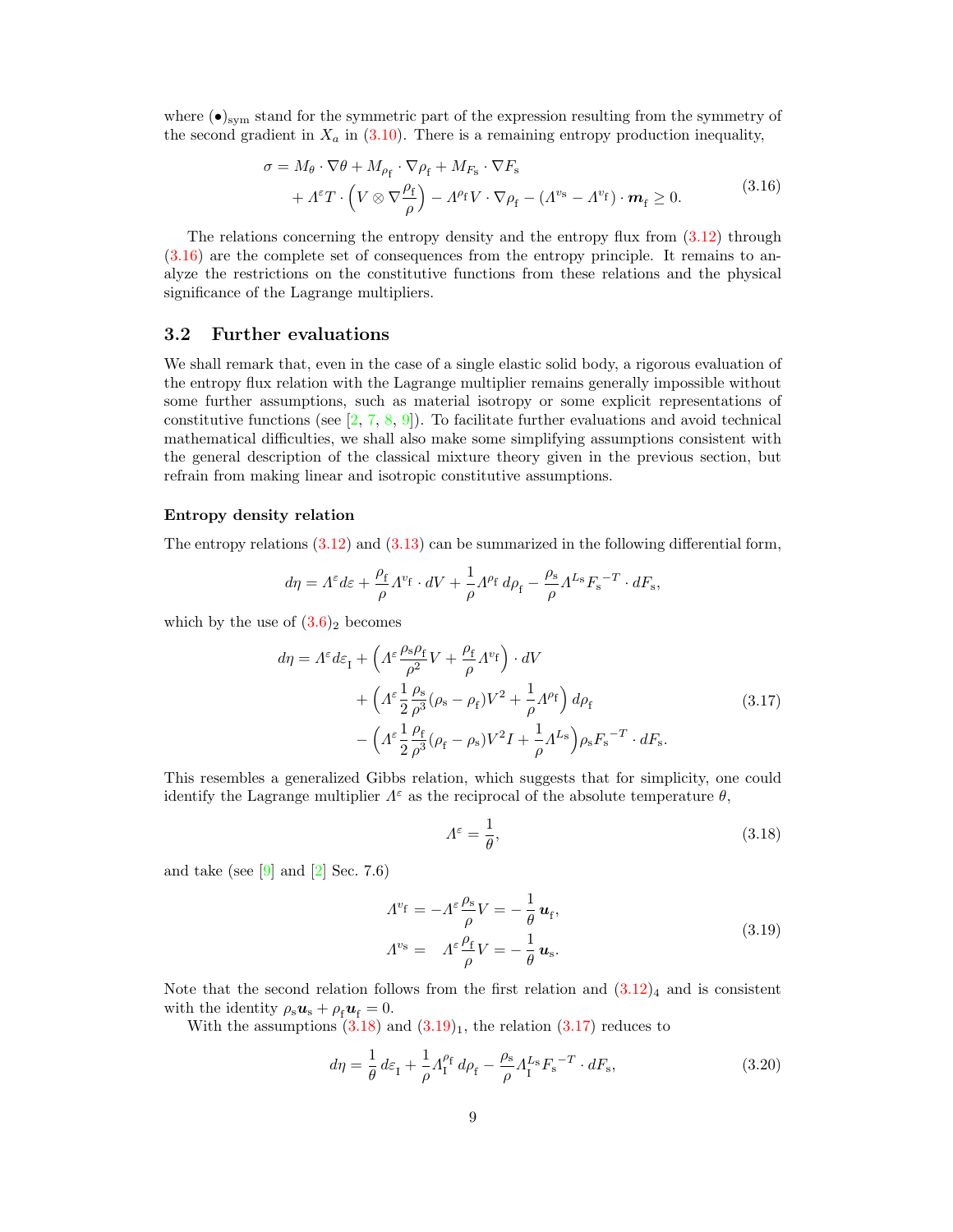where we have defined the internal parts without explicit V-dependent Lagrange multipliers as

$$
A_{\rm I}^{\rho_{\rm f}} = A^{\rho_{\rm f}} + A^{\varepsilon} \frac{1}{2} \frac{\rho_{\rm s}}{\rho^2} (\rho_{\rm s} - \rho_{\rm f}) (V \cdot V),
$$
  
\n
$$
A_{\rm I}^{L_{\rm s}} = A^{L_{\rm s}} + A^{\varepsilon} \frac{1}{2} \frac{\rho_{\rm f}}{\rho^2} (\rho_{\rm f} - \rho_{\rm s}) (V \cdot V) I.
$$
\n(3.21)

The relation [\(3.20\)](#page-8-0) can also be rewritten as

$$
d\psi_{\mathcal{I}} = -\eta \, d\theta - \frac{\theta}{\rho} \Big( \Lambda_{\mathcal{I}}^{\rho_{\mathcal{f}}} d\rho_{\mathcal{f}} - \rho_{\mathcal{S}} \Lambda_{\mathcal{I}}^{L_{\mathcal{S}}} F_{\mathcal{S}}^{-T} \cdot dF_{\mathcal{S}} \Big), \tag{3.22}
$$

or

$$
d(\rho \psi_{\rm I}) = -\rho \eta \, d\theta + \left(\psi_{\rm I} - \theta \Lambda_{\rm I}^{\rho_{\rm f}}\right) d\rho_{\rm f} - \left(\psi_{\rm I} I - \theta \Lambda_{\rm I}^{\rm Ls}\right) \rho_{\rm s} F_{\rm s}^{-T} \cdot dF_{\rm s},
$$

where

$$
\psi_{\rm I} = \varepsilon_{\rm I} - \theta \eta = \frac{\rho_{\rm s}}{\rho} \psi_{\rm s} + \frac{\rho_{\rm f}}{\rho} \psi_{\rm f},
$$

is the internal part of the free energy density. It follows from this Gibbs relation that

$$
\psi_{\mathcal{I}} = \psi_{\mathcal{I}}(\theta, \rho_{\mathcal{f}}, F_{\mathbf{s}}), \qquad \eta = -\frac{\partial \psi_{\mathcal{I}}}{\partial \theta},
$$
  
\n
$$
A_{\mathcal{I}}^{\rho_{\mathcal{I}}} = -\frac{1}{\theta} \rho \frac{\partial \psi_{\mathcal{I}}}{\partial \rho_{\mathcal{f}}} = \frac{1}{\theta} \left( \psi_{\mathcal{I}} - \frac{\partial \rho \psi_{\mathcal{I}}}{\partial \rho_{\mathcal{f}}} \right),
$$
  
\n
$$
A_{\mathcal{I}}^{L_{\mathbf{s}}} = \frac{1}{\theta} \frac{\rho}{\rho_{\mathbf{s}}} \frac{\partial \psi_{\mathcal{I}}}{\partial F_{\mathbf{s}}} F_{\mathbf{s}}^{T} = \frac{1}{\theta} \left( \psi_{\mathcal{I}} I + \frac{1}{\rho_{\mathbf{s}}} \frac{\partial \rho \psi_{\mathcal{I}}}{\partial F_{\mathbf{s}}} F_{\mathbf{s}}^{T} \right).
$$
\n(3.23)

 $\sim$ 

### Entropy flux relation

<span id="page-9-0"></span>The second part of evaluation concerns the entropy flux relations [\(3.14\)](#page-6-0) and [\(3.15\)](#page-6-0). This is in fact the most challenging and rewarding part of the evaluation procedure with Lagrange multipliers (see [\[5\]](#page-17-6)). For example, in [\[7\]](#page-17-4) for isotropic viscoelastic bodies, the mathematically complicated procedure leads to the entropy flux–heat flux relation and the proof that the Lagrange multiplier  $\Lambda^{\varepsilon}$  is a function of the temperature only (which for simplicity, we have taken as an assumption in  $(3.18)$ ). In the present case, a similar analysis remains a very challenging mathematical problem in general.

Meanwhile, we shall cast the relation  $(3.14)_1$  $(3.14)_1$ ,

$$
\frac{\partial \Phi}{\partial V} - \frac{1}{\theta} \frac{\partial \mathbf{q}}{\partial V} = -\left(A^{vs} \cdot \frac{\partial T_{\rm s}}{\partial V} + A^{v_{\rm f}} \cdot \frac{\partial T_{\rm f}}{\partial V} + \frac{1}{\theta} \frac{\rho_{\rm f}}{\rho} T - V \otimes \rho_{\rm f} A^{v_{\rm f}}\right) - V \otimes \rho_{\rm f} \left(\frac{\partial \eta}{\partial V} - \frac{1}{\theta} \frac{\partial \varepsilon}{\partial V}\right) + A^{\rho_{\rm f}} \rho_{\rm f} I.
$$

into a more convenient form.

By the use of  $(3.19)$ ,  $(3.21)_1$  $(3.21)_1$ ,  $(3.23)_3$  $(3.23)_3$ , and  $(3.6)$ , with the following intermediate results:

$$
\begin{split} A^{v_{\rm S}}\cdot\frac{\partial T_{\rm s}}{\partial V}+A^{v_{\rm f}}\cdot\frac{\partial T_{\rm f}}{\partial V}+\frac{1}{\theta}\frac{\rho_{\rm f}}{\rho}T-V\otimes\rho_{\rm f}A^{v_{\rm f}}\\ &=\frac{1}{\theta}\frac{\rho_{\rm s}\rho_{\rm f}}{\rho}\Big\{V\cdot\Big(\frac{1}{\rho_{\rm s}}\frac{\partial T_{\rm s}}{\partial V}-\frac{1}{\rho_{\rm f}}\frac{\partial T_{\rm f}}{\partial V}\Big)+\Big(\frac{T_{\rm s}^T}{\rho_{\rm s}}-\frac{T_{\rm f}^T}{\rho_{\rm f}}\Big)+\frac{\rho_{\rm s}}{\rho}\,V\otimes V\Big\}+\frac{1}{\theta}\,T_{\rm f}^T. \end{split}
$$

and

$$
\begin{split} V & \otimes \rho_{\rm f} \Big( \frac{\partial \eta}{\partial V} - \frac{1}{\theta} \frac{\partial \varepsilon}{\partial V} \Big) = - \frac{1}{\theta} \Big( V \otimes \rho_{\rm f} \frac{\partial \psi_{\rm I}}{\partial V} + \frac{\rho_{\rm s} \rho_{\rm f}^2}{\rho^2} V \otimes V \Big) \\ & = - \frac{1}{\theta} \Big\{ \Big( \rho_{\rm f} (\psi_{\rm f} - \psi_{\rm I}) I + V \otimes \rho_{\rm f} \frac{\partial \psi_{\rm f}}{\partial V} - \frac{\partial}{\partial V} (\rho_{\rm f} (\psi_{\rm f} - \psi_{\rm I}) V) \Big) + \frac{\rho_{\rm s} \rho_{\rm f}^2}{\rho^2} V \otimes V \Big\}, \end{split}
$$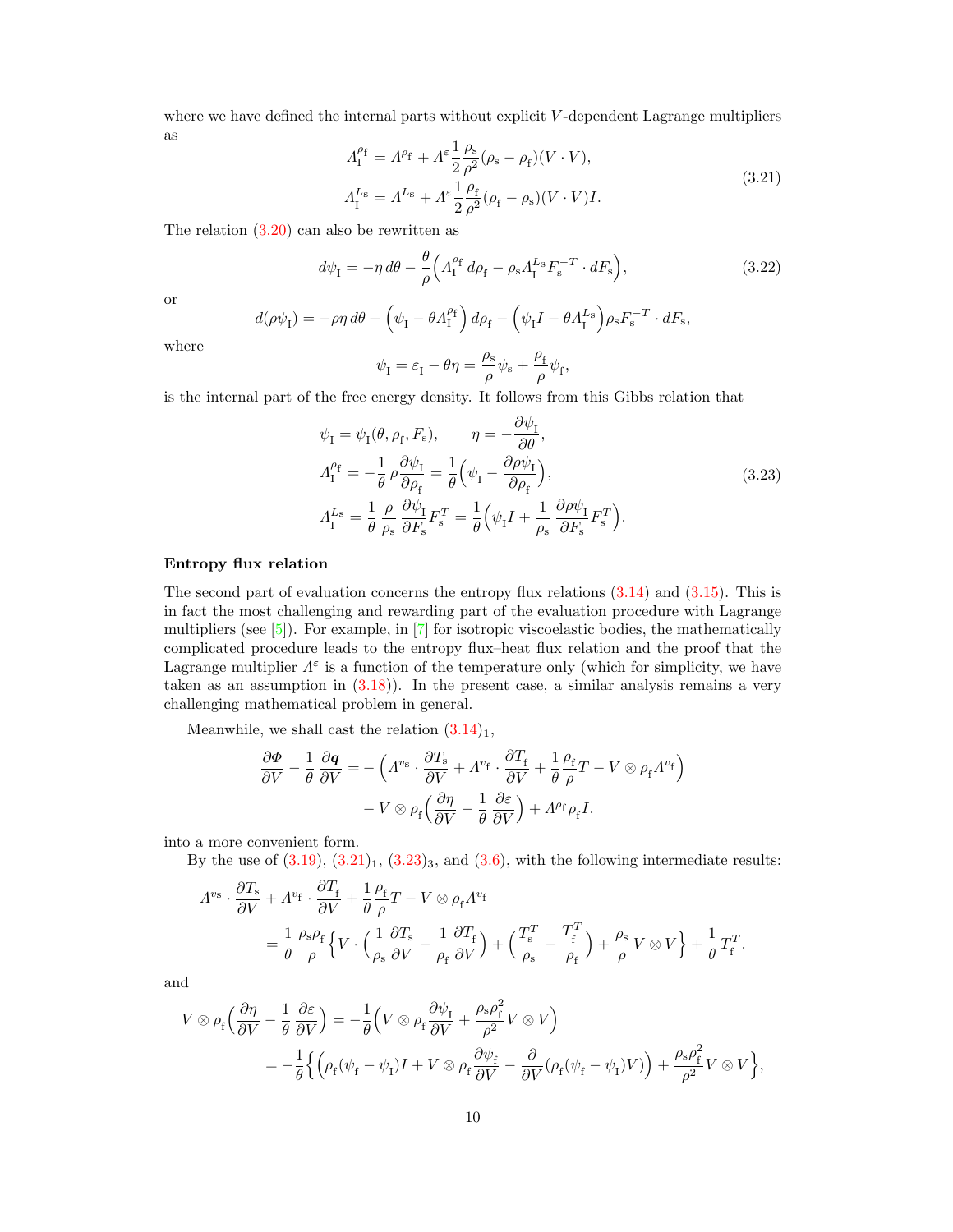we arrive at the relation,

$$
\frac{\partial}{\partial V} \left( \varPhi - \frac{1}{\theta} \left( \boldsymbol{q} + \boldsymbol{k} \right) \right) = -\frac{1}{\theta} \left( T_f^T - \rho_f \psi_f I + \rho_f \frac{\partial \rho \psi_I}{\partial \rho_f} I - \rho_f V \otimes \frac{\partial \psi_f}{\partial V} \right). \tag{3.24}
$$

In this relation, we have introduced the definition of an extra flux,

$$
\mathbf{k} = -\rho_{\rm f}(\psi_{\rm f} - \psi_{\rm I})V - \frac{\rho_{\rm s}\rho_{\rm f}}{\rho} \Big(\frac{T_{\rm s}^T}{\rho_{\rm s}} - \frac{T_{\rm f}^T}{\rho_{\rm f}}\Big)V - \frac{1}{2}\frac{\rho_{\rm s}\rho_{\rm f}}{\rho^2}(\rho_{\rm s} - \rho_{\rm f})(V \cdot V)V,\tag{3.25}
$$

which by the use of  $(3.19)$ , can be written as

$$
\mathbf{k} = -\sum_{\alpha=s,f} \left( \rho_\alpha \psi_\alpha I - T_\alpha^T + \frac{1}{2} \rho_\alpha (\mathbf{u}_\alpha \cdot \mathbf{u}_\alpha) I \right) \mathbf{u}_\alpha.
$$

On the other hand, with the extra flux k, the entropy flux relation  $(2.10)_1$  $(2.10)_1$ , given in the previous section, becomes

$$
\Phi = \frac{1}{\theta}(\mathbf{q} + \mathbf{k}).\tag{3.26}
$$

To proceed with our evaluation, without attempting a rigorous proof, we shall make another simplifying assumption that this entropy flux relation [\(3.26\)](#page-9-0) holds. An immediate consequence follows from [\(3.24\)](#page-9-0) that the right hand side should vanish, which gives

$$
T_{\rm f} = \rho_{\rm f} \psi_{\rm f} I - \frac{\partial \rho \psi_{\rm I}}{\partial \rho_{\rm f}} \rho_{\rm f} I + \rho_{\rm f} \frac{\partial \psi_{\rm f}}{\partial V} \otimes V,
$$
  
\n
$$
T_{\rm s} = \rho_{\rm s} \psi_{\rm s} I + \frac{\partial \rho \psi_{\rm I}}{\partial F_{\rm s}} F_{\rm s}^{T} + \rho_{\rm s} \frac{\partial \psi_{\rm s}}{\partial V} \otimes V.
$$
\n(3.27)

The second relation follows from the condition  $(3.14)_2$  $(3.14)_2$  by the use of  $(3.6)_1$  $(3.6)_1$  and  $(3.21)$ .

Furthermore, with  $(3.25)$ ,  $(3.26)$  and  $(3.23)_1$  $(3.23)_1$ , the definition  $(3.11)$  gives rise to

$$
M_X = -\frac{1}{\theta} V \otimes \rho_f \frac{\partial \psi_f}{\partial X} \quad \text{for} \quad X = \{ \nabla \theta, \nabla \rho_f, \nabla F_s \},
$$

and the flux relations [\(3.15\)](#page-6-0) imply that the symmetric part must vanish,

$$
V \otimes \frac{\partial \psi_{\rm f}}{\partial X} + \frac{\partial \psi_{\rm f}}{\partial X} \otimes V = 0,
$$

which in turns implies  $\partial \psi_f / \partial X = 0$ . To see this, consider  $A \otimes B + B \otimes A = 0$ , then

$$
A \cdot (A \otimes B + B \otimes A) \cdot B = 0,
$$
  

$$
\iff (A \cdot A)(B \cdot B) + (A \cdot B)^2 = 0,
$$
  

$$
\iff A = 0 \text{ and/or } B = 0.
$$

Therefore, we have proved that

$$
\psi_{\mathbf{f}} = \psi_{\mathbf{f}}(\theta, \rho_{\mathbf{f}}, F_{\mathbf{s}}, V), \qquad \psi_{\mathbf{s}} = \psi_{\mathbf{s}}(\theta, \rho_{\mathbf{f}}, F_{\mathbf{s}}, V). \tag{3.28}
$$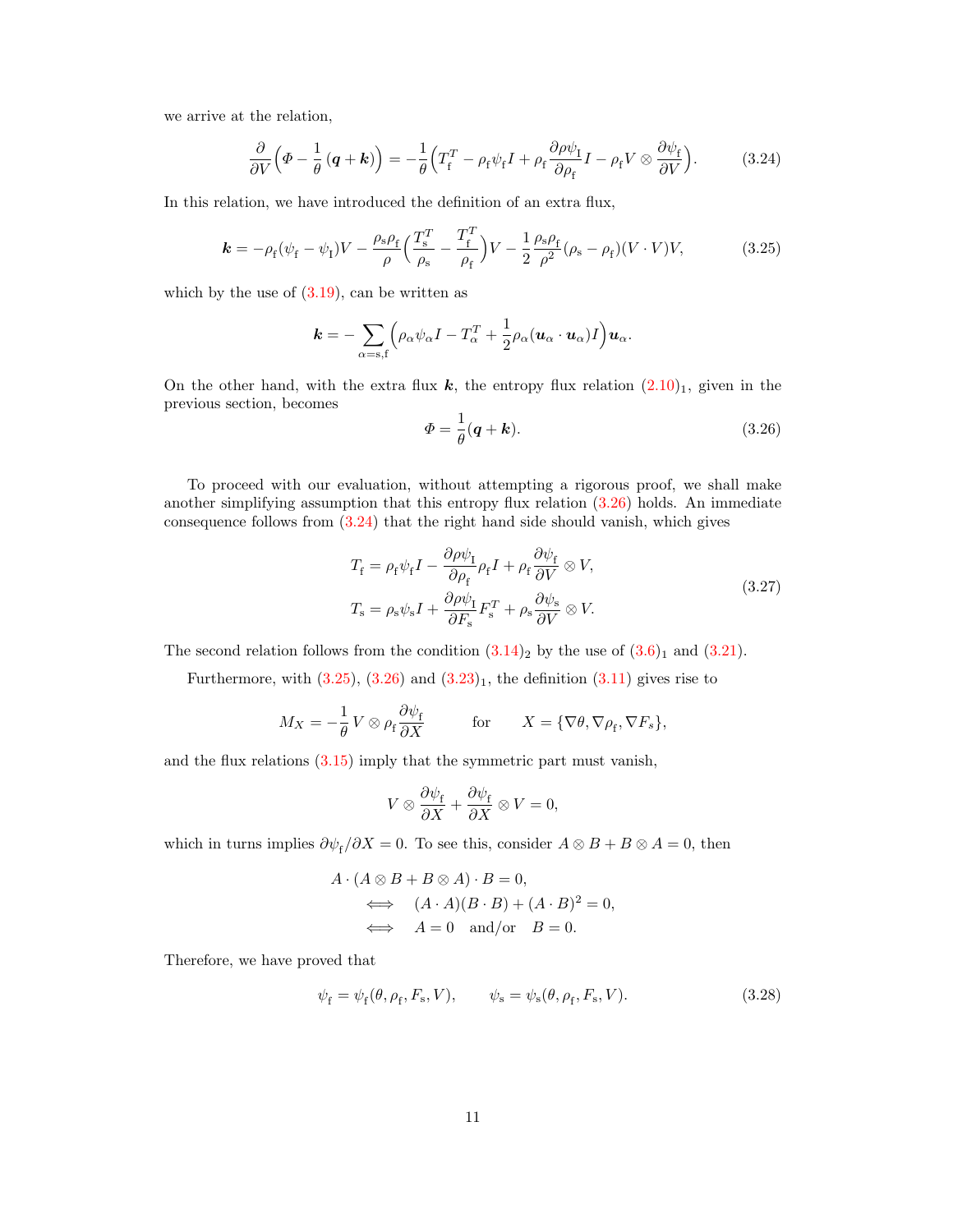#### Entropy production inequality

<span id="page-11-0"></span>With previous results, after a long and straightforward calculation, the remaining entropy production inequality [\(3.16\)](#page-6-0) reduces to

$$
\sigma(\nabla\theta, \nabla\rho_{\rm f}, \nabla F_{\rm s}, V) = \left\{-\frac{1}{\theta^2}(\boldsymbol{q} + \boldsymbol{k}) - \frac{1}{\theta}\rho_{\rm f}\left(\frac{\partial\psi_{\rm f}}{\partial\theta} + \eta\right)V\right\} \cdot \nabla\theta + \frac{1}{\theta}\frac{\partial\rho_{\rm s}\psi_{\rm s}}{\partial\rho_{\rm f}}V \cdot \nabla\rho_{\rm f} - \frac{1}{\theta}\frac{\partial\rho_{\rm f}\psi_{\rm f}}{\partial F_{\rm s}}V \cdot \nabla F_{\rm s} - \frac{1}{\theta}V \cdot \boldsymbol{m}_{\rm f} + o(|V|^3) \ge 0,
$$
\n(3.29)

where  $o(|V|^3)$  stands for the terms containing  $(V \cdot V)V$  from the velocity-dependent parts of the internal energy  $\varepsilon$  and the stress tensor T, which are irrelevant for further evaluation.

Note that  $\sigma(0, \nabla \rho_f, \nabla F_s, 0) = 0$ , therefore, we can define an equilibrium process, namely without entropy production, as a process with  $\nabla \theta = 0$  and  $V = 0$ . From [\(3.29\)](#page-11-0), it states that the entropy production density  $\sigma(\nabla\theta, \nabla\rho_f, \nabla F_s, V)$  attains its minimum at an equilibrium process, which is necessary that the following conditions be satisfied:

$$
\frac{\partial \sigma}{\partial X_A}\Big|_E = 0, \qquad \frac{\partial^2 \sigma}{\partial X_A \partial X_B}\Big|_E \ge 0, \qquad \text{for} \qquad X_A = \{\nabla \theta, V\}.
$$

In particular, for  $\frac{\partial \sigma}{\partial V}$  $\Big|_E = 0$  and  $\frac{\partial \sigma}{\partial \nabla \theta}$  $\Big|_E = 0$ , we obtain

$$
\boldsymbol{m}_{\rm f}^0 = \frac{\partial \rho_{\rm s} \psi_{\rm s}^0}{\partial \rho_{\rm f}} \operatorname{grad} \rho_{\rm f} - \frac{\partial \rho_{\rm f} \psi_{\rm f}^0}{\partial F_{\rm s}} \cdot \operatorname{grad} F_{\rm s}, \qquad \boldsymbol{q}^0 = 0. \tag{3.30}
$$

where the superscript 0 indicates the value in equilibrium.

#### Summary of results

<span id="page-11-2"></span>Thermodynamic considerations of such a mixture theory has been considered by Bowen ([\[1\]](#page-16-0), see also [\[13\]](#page-17-2) Appendix 5A) in which consequences of the entropy principle have been analyzed with Coleman-Noll procedure based on the assumptions  $(2.10)_{1,2}$  $(2.10)_{1,2}$ . It is quite interesting and perhaps even expected that the present analysis (with M¨uller-Liu procedure, as sometimes referred to) would give rise to exactly the same results, which can be summarized in the following constitutive equations  $((3.4)$  $((3.4)$  and  $(3.5))$  $(3.5))$ :

$$
\psi_{\rm I} = \psi_{\rm I}(\theta, \rho_{\rm f}, F_{\rm s}), \qquad \varepsilon_{\rm I} = \psi_{\rm I} - \theta \frac{\partial \psi_{\rm I}}{\partial \theta}, \n\psi_{\rm f} = \psi_{\rm f}(\theta, \rho_{\rm f}, F_{\rm s}, V), \qquad \psi_{\rm s} = \psi_{\rm s}(\theta, \rho_{\rm f}, F_{\rm s}, V), \nT_{\rm f} = \rho_{\rm f} \psi_{\rm f} I - \frac{\partial \rho \psi_{\rm I}}{\partial \rho_{\rm f}} \rho_{\rm f} I + \rho_{\rm f} \frac{\partial \psi_{\rm f}}{\partial V} \otimes V, \nT_{\rm s} = \rho_{\rm s} \psi_{\rm s} I + \frac{\partial \rho \psi_{\rm I}}{\partial F_{\rm s}} F_{\rm s}^T + \rho_{\rm s} \frac{\partial \psi_{\rm s}}{\partial V} \otimes V,
$$
\n(3.31)

and in equilibrium,

$$
\boldsymbol{m}_{\rm f}^0 = \frac{\partial \rho_{\rm s} \psi_{\rm s}^0}{\partial \rho_{\rm f}} \operatorname{grad} \rho_{\rm f} - \frac{\partial \rho_{\rm f} \psi_{\rm f}^0}{\partial F_{\rm s}} \cdot \operatorname{grad} F_{\rm s}, \qquad \boldsymbol{q}^0 = 0. \tag{3.32}
$$

### <span id="page-11-1"></span>3.3 Chemical potential at fluid-permeable surface

If we define the equilibrium chemical potential of the fluid and the equilibrium partial fluid pressure as

$$
\mu_{\rm f} = \frac{\partial \rho \psi_{\rm I}}{\partial \rho_{\rm f}}, \qquad p_{\rm f} = \rho_{\rm f} (\mu_{\rm f} - \psi_{\rm f}^0), \qquad (3.33)
$$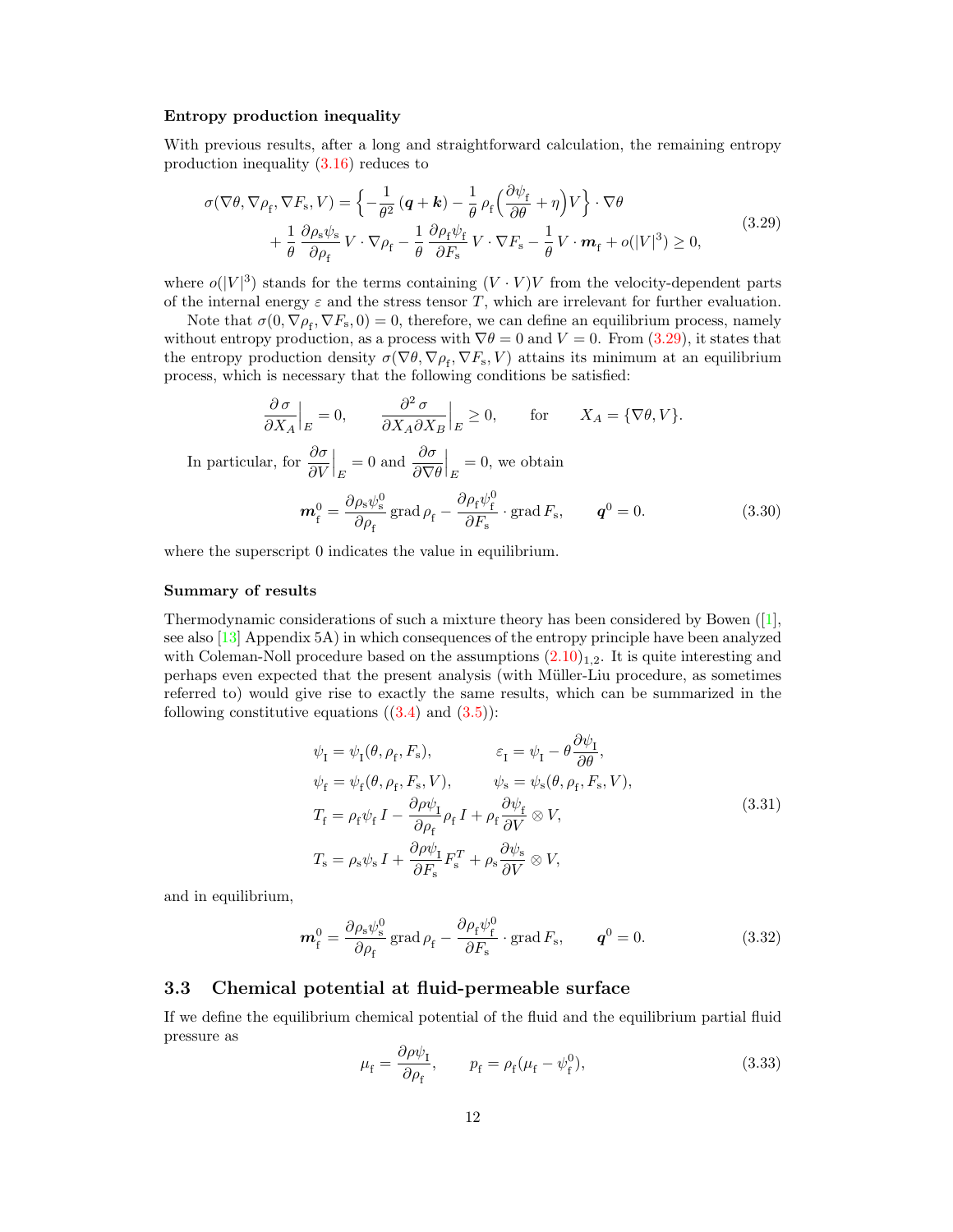then the equilibrium fluid stress reduces to a pressure,

$$
T_{\rm f}^0 = -p_{\rm f} I,\tag{3.34}
$$

and from  $(2.11)$ , the chemical potential tensor of the fluid becomes

$$
K_{\rm f} = \mu_{\rm f} I - V \otimes \frac{\partial \psi_{\rm f}}{\partial V}.
$$
\n(3.35)

At a fluid-permeable surface considered in the previous section, from the relation [\(2.14\)](#page-4-1), we have the following energy jump condition,

$$
\left[ \left( K_{\rm f} + \frac{1}{2} V_{\rm f}^2 I \right) \rho_{\rm f} V_{\rm f} \right] \cdot \boldsymbol{n} = 0,
$$

At this surface,  $v_s = u^*$ , so that  $V_f = v_f - u^* = V$ . Hence, by the use of [\(3.35\)](#page-11-1), the condition becomes

$$
\left[\!\!\left[ \mu_{\rm f} + \frac{1}{2}V^2 - V \cdot \frac{\partial \psi_{\rm f}}{\partial V} \right]\!\!\right] \rho_{\rm f} V_{\rm f} \cdot \boldsymbol{n} = 0,
$$

where we have noted that from the mass jump condition  $(2.12)<sub>1</sub>$  $(2.12)<sub>1</sub>$  at the fluid-permeable surface  $(\rho_f V_f \cdot \boldsymbol{n})$  is continuous, and since it is not zero in general, it follows that

$$
\left[\!\!\left[\mu_{\rm f} + \frac{1}{2}V^2 - V \cdot \frac{\partial \psi_{\rm f}}{\partial V}\right]\!\!\right] = 0. \tag{3.36}
$$

In particular, we have

$$
\left[\!\!\left[ \, \mu_{\mathrm{f}} \, \right]\!\!\right] \rightarrow 0 \qquad \text{when} \qquad V \rightarrow 0.
$$

Thus, we conclude that in equilibrium  $(v_f = u^*)$ , the chemical potential of the fluid constituent is continuous across a fluid-permeable surface. This confirms the well-known result of the classical theory (see  $[4]$ ).

## <span id="page-12-0"></span>4 Saturated porous media

The solid-fluid mixture considered in the previous section can be regarded as a model for saturated porous media provided that the concept of porosity is introduced. For mixture theory of porous media, a material point is regarded as a representative volume element  $dV$  which contains pores through them fluid constituent can flow. Physically, it is assumed that a representative volume element is large enough compare to solid grains (connected or not), yet at the same time small enough compare to the characteristic length of the material body.

Let the volume fraction of pores be denoted by  $\phi$ , then the volume fractions of the fluid and the solid are

$$
dV_{\rm f} = \phi \, dV, \qquad dV_{\rm s} = (1 - \phi) dV,
$$

if the porous medium is saturated.

Remember that in the mixture theory, the mass densities are defined relative to the mixture volume, so that the fluid and solid mass in the representative volume element are given by

$$
dM_{\rm f} = \rho_{\rm f} dV = d_{\rm f} dV_{\rm f},
$$
  

$$
dM_{\rm s} = \rho_{\rm s} dV = d_{\rm s} dV_{\rm s},
$$

and hence,

$$
\rho_{\rm f} = \phi \, d_{\rm f}, \qquad \rho_{\rm s} = (1 - \phi) d_{\rm s}, \tag{4.1}
$$

where  $d_{\rm f}$  and  $d_{\rm s}$  are the true mass densities of fluid and solid constituents respectively.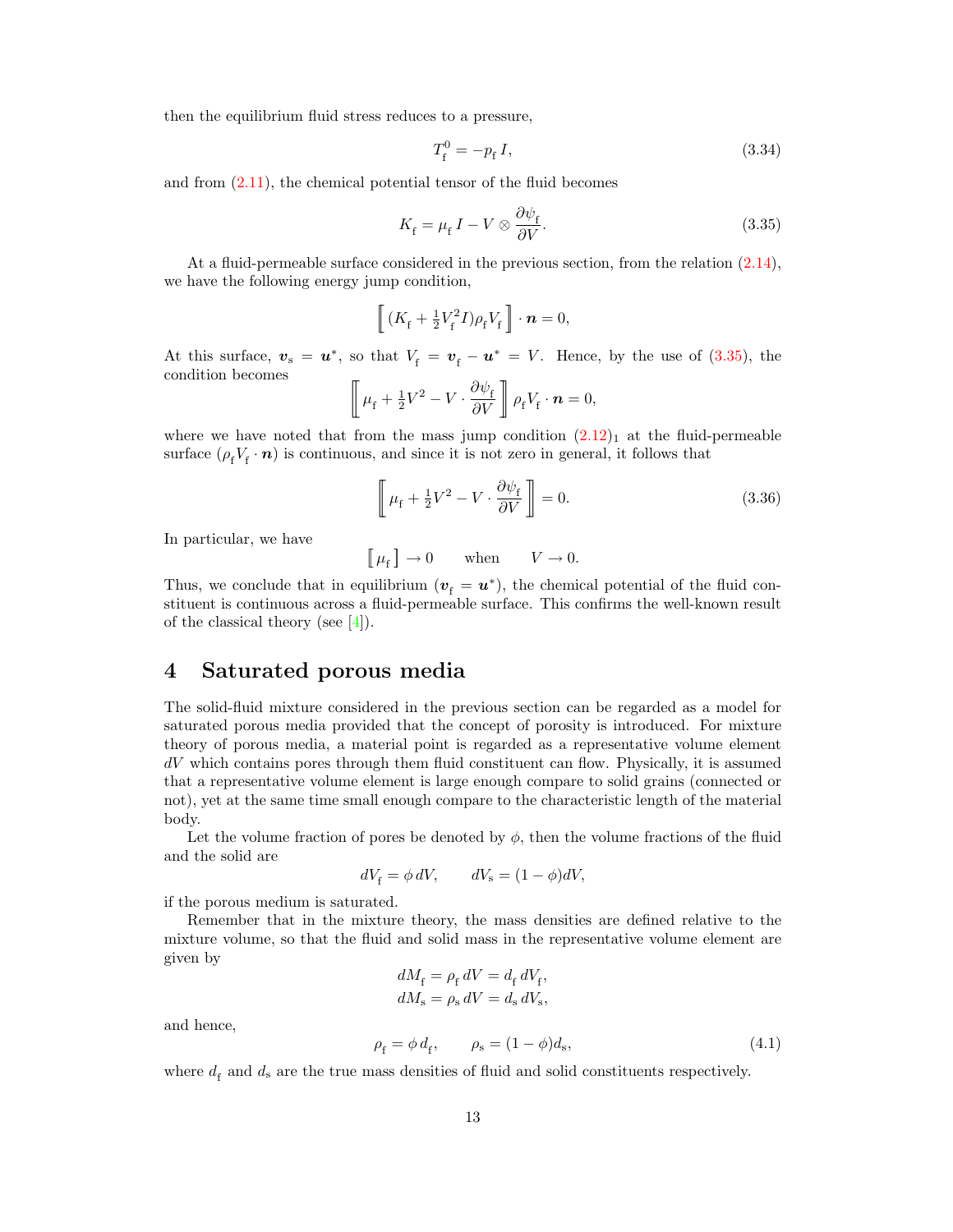We shall also regard the partial fluid pressure  $p_f$  in the mixture theory as the outcome of a "microscopic" pressure acting over the area fraction of surface actually occupied by the fluid in the pore, i.e.,

$$
p_{\rm f} dA = P dA_{\rm f}, \quad {\rm hence,} \quad p_{\rm f} = \phi_a P,
$$

where P will be called the *pore fluid pressure* and  $\phi_a = dA_f/dA$  is the area fraction of the pores.

In general, the volume fraction  $\phi$  and the area fraction  $\phi_a$  may be different, yet for practical applications, we shall adopt a reasonable assumption that they are the same for simplicity, so that the pore fluid pressure is defined as

$$
P = \frac{p_{\rm f}}{\phi}.\tag{4.2}
$$

The pore pressure is an important concept in soil mechanics, we shall see that the definition [\(4.2\)](#page-12-0) leads to results consistent with the well-known results in soil mechanics.

#### <span id="page-13-0"></span>4.1 Pore fluid pressure

In most applications, it is reasonable to assume that in equilibrium the free energy of the fluid constituent is the same as the free energy of the pure fluid, i.e., we shall assume that

$$
\psi_{\mathbf{f}}^{0} = \widehat{\psi}_{\mathbf{f}}(\theta, d_{\mathbf{f}}). \tag{4.3}
$$

From  $(3.33)$ , we have

$$
\mu_{\rm f} = \frac{P}{d_{\rm f}} + \psi_{\rm f}^0.
$$

Since the true density does not change,  $\llbracket d_f \rrbracket = 0$ , at an ideal fluid-permeable surface which allows the fluid to go through, it follows that

$$
\left[\!\!\left[ \, \mu_{\rm f} \, \right]\!\!\right] = \left[\!\!\left[ \, \frac{P}{d_{\rm f}} \, \right]\!\!\right] + \left[\!\!\left[ \, \widehat{\psi}_{\rm f}(\theta, d_{\rm f}) \, \right]\!\!\right] = \frac{1}{d_{\rm f}} \left[\, P \, \right].
$$

Therefore the condition [\(3.36\)](#page-11-1) implies that

$$
[P] + d_f \left[ \frac{1}{2} (\boldsymbol{v}_f - \boldsymbol{u}^*)^2 - (\boldsymbol{v}_f - \boldsymbol{u}^*) \cdot \frac{\partial \psi_f}{\partial V} \right] = 0.
$$

In particular, if  $v_f = u^*$ , then

$$
[P] = 0.\t\t(4.4)
$$

This result agrees with our physical intuition that if the fluid does not flow from one side to the other side through the pores then the pressures in the pores on both sides must be equal.

A typical fluid pressure measurement is the use of manometric tube attached to the specimen. In the case of a porous body, the junction of the manometric tube and the porous medium can be treated as a fluid-permeable ideal singular surface, where on one side is a solid-fluid mixture and on the other is a pure fluid at rest. Consequently by virtue of the jump condition  $(4.4)$  in equilibrium, the fluid pressure measured from the manometric tube is the pore fluid pressure (see  $[4]$ ).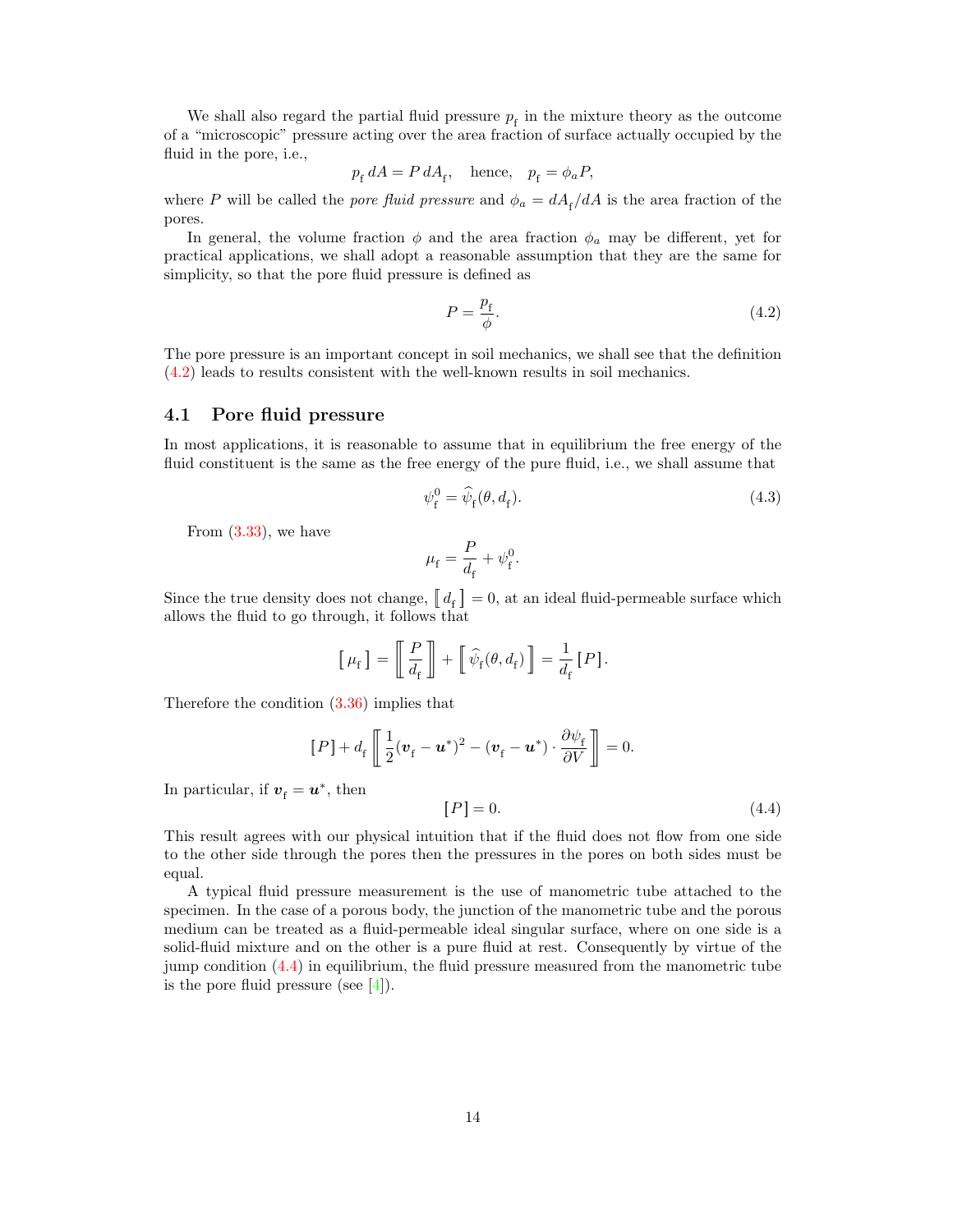#### <span id="page-14-0"></span>4.2 Equations of motion

The equations of motion  $(3.2)_{3,4}$  $(3.2)_{3,4}$  for the fluid and the solid constituents in porous media can be written as

$$
\phi d_{\rm f} \dot{\boldsymbol{v}}_{\rm f} = \text{div} \, T_{\rm f} + \boldsymbol{m}_{\rm f} + \phi d_{\rm f} \boldsymbol{g},
$$

$$
(1 - \phi) d_{\rm s} \dot{\boldsymbol{v}}_{\rm s} = \text{div} \, T_{\rm s} - \boldsymbol{m}_{\rm f} + (1 - \phi) d_{\rm s} \boldsymbol{g},
$$

where  $\dot{\mathbf{v}}_{\rm f}$  and  $\dot{\mathbf{v}}_{\rm s}$  are the accelerations of the fluid and the solid respectively, and the external body force is the gravitational force g.

Let us write the stresses in the following form,

$$
T_{\rm f} = -\phi P I + \overline{T}_{\rm f},
$$
  
\n
$$
T_{\rm s} = -(1 - \phi) P I + \overline{T}_{\rm s}.
$$
\n(4.5)

We call  $T_f$  the *extra fluid stress* and  $T_s$  the *effective solid stress*, since it reduces to the effective stress widely used in soil mechanics as we shall see later. The equations of motion then become

$$
\phi d_{\rm f} \dot{\mathbf{v}}_{\rm f} = -\phi \operatorname{grad} P - P \operatorname{grad} \phi + \operatorname{div} \overline{T}_{\rm f} + \mathbf{m}_{\rm f} + \phi d_{\rm f} \mathbf{g},
$$
  
(1 -  $\phi$ ) $d_{\rm s} \dot{\mathbf{v}}_{\rm s} = -(1 - \phi) \operatorname{grad} P + P \operatorname{grad} \phi + \operatorname{div} \overline{T}_{\rm s} - \mathbf{m}_{\rm f} + (1 - \phi) d_{\rm s} \mathbf{g}.$  (4.6)

On the other hand, note that the interactive force  $m<sub>f</sub>$  in equilibrium from [\(3.32\)](#page-11-2), with the use of  $(3.33)$ , can be written as

$$
\boldsymbol{m}_{\rm f}^0 = \frac{p_{\rm f}}{\rho_{\rm f}} \operatorname{grad}\rho_{\rm f} - \rho_{\rm f} (\operatorname{grad}\psi_{\rm f}^0)^0, \tag{4.7}
$$

which now becomes

$$
\boldsymbol{m}_{\rm f}^0 = P \operatorname{grad} \phi + \phi \Big( \frac{P}{d_{\rm f}} - d_{\rm f} \frac{\partial \hat{\psi}_{\rm f}}{\partial d_{\rm f}} \Big) \operatorname{grad} d_{\rm f},\tag{4.8}
$$

by the use of  $(4.2)$  and  $(4.3)$ .

### <span id="page-14-1"></span>4.3 Linear theory and Darcy's law

Since equilibrium is characterized by the conditions, grad  $\theta = 0$  and  $V = 0$ , in a linear theory, we shall assume that  $|\text{grad }\theta|$  and  $|V|$  are small quantities.

We shall call the non-equilibrium part of the interactive force

$$
r = mf - mf0
$$
 (4.9)

the *resistive force*, since it is the force against the flow of the fluid through the medium. One may also call  $-r$  the *drag force* acting upon the solid constituent. Furthermore, since it vanishes in equilibrium, we can write the resistive force as

$$
\mathbf{r} = -\phi R V - \phi G \operatorname{grad} \theta + o(2),\tag{4.10}
$$

where material parameters  $R$  and  $G$  are tensor-valued functions in general.

On the other hand, from  $(3.31)$  and  $(4.5)$ , the extra fluid stress,

$$
\overline{T}_{\rm f} = \rho_{\rm f}(\psi_{\rm f} - \psi_{\rm f}^0)I + \rho_{\rm f}\frac{\partial \psi_{\rm f}}{\partial V} \otimes V \approx o(2),
$$

is a second order quantity because the free energy of fluid constituent must be a scalar-valued isotropic function.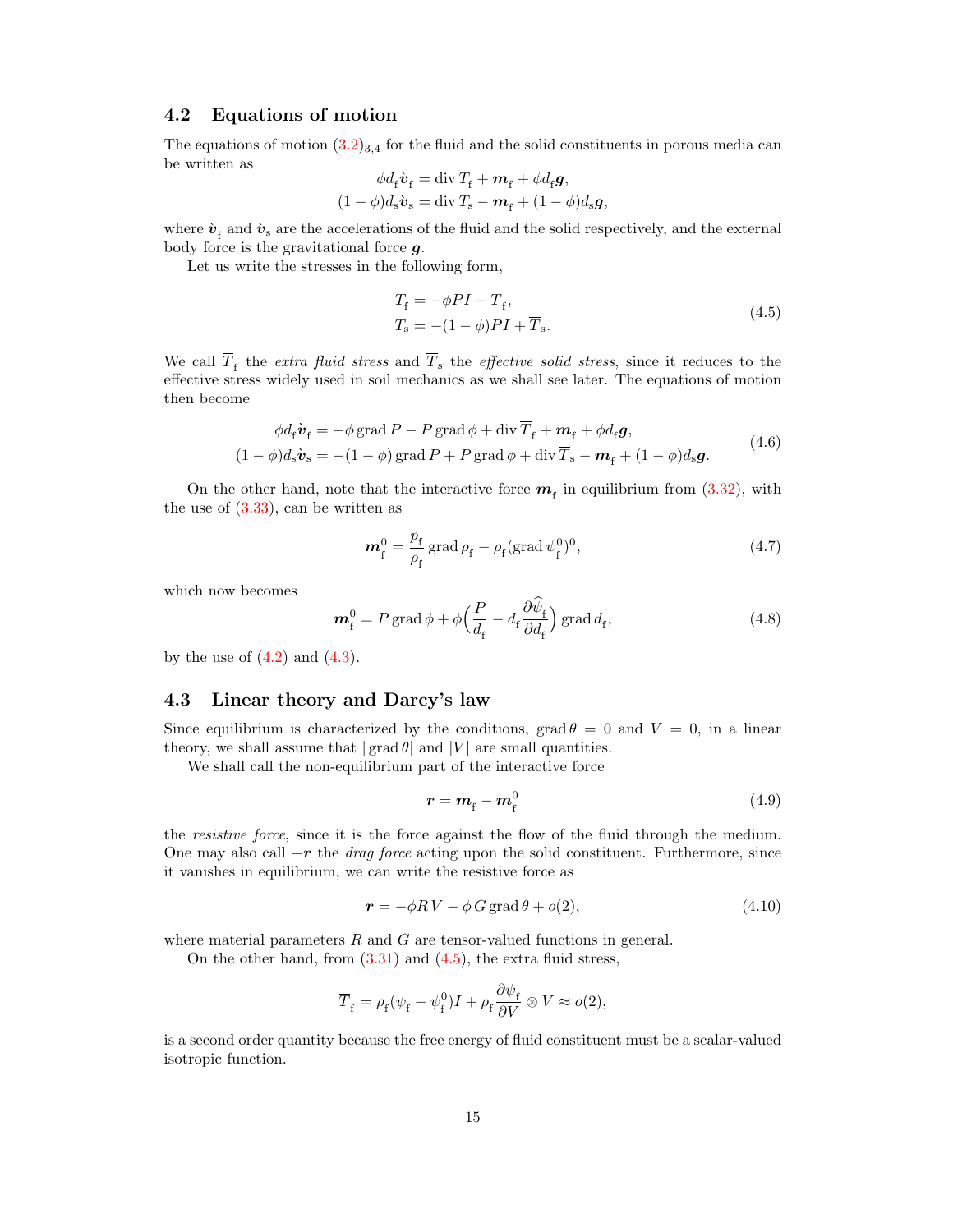Therefore, by the use of  $(4.8)$  through  $(4.10)$ , the equations of motion for the fluid constituent  $(4.6)<sub>1</sub>$  $(4.6)<sub>1</sub>$  in the linear theory becomes

$$
d_{\rm f} \dot{\boldsymbol{v}}_{\rm f} = -\operatorname{grad} P - \boldsymbol{\kappa} + d_{\rm f} \boldsymbol{g},\tag{4.11}
$$

where

$$
\kappa = RV + G \operatorname{grad} \theta - \left(\frac{P}{d_{\mathrm{f}}} - d_{\mathrm{f}} \frac{\partial \psi_{\mathrm{f}}}{\partial d_{\mathrm{f}}}\right) \operatorname{grad} d_{\mathrm{f}}.\tag{4.12}
$$

Similarly, the equation  $(4.6)_2$  $(4.6)_2$  becomes

$$
(1 - \phi)d_s\dot{\boldsymbol{v}}_s = -(1 - \phi)\operatorname{grad} P + \operatorname{div} \overline{T}_s + \phi \boldsymbol{\kappa} + (1 - \phi)d_s\boldsymbol{g},\tag{4.13}
$$

which is the equation of motion of the solid constituent.

We can obtain an interesting equation for the solid constituent if we multiply the equation [\(4.11\)](#page-14-1) by  $(1 - \phi)$  and subtract it from the equation [\(4.13\)](#page-14-1),

$$
(1 - \phi)(d_s \mathbf{\hat{v}}_s - d_f \mathbf{\hat{v}}_f) = \text{div}\,\overline{T}_s + \boldsymbol{\kappa} + (1 - \phi)(d_s - d_f)\boldsymbol{g}.
$$
 (4.14)

In quasi-static case when the accelerations can be neglected, the two equations [\(4.11\)](#page-14-1) and [\(4.14\)](#page-14-1) for the fluid and the solid constituents can be written as

$$
\begin{aligned} \text{grad } P + \kappa &= d_{\text{f}} g, \\ -\operatorname{div} \overline{T}_{\text{s}} - \kappa &= (1 - \phi)(d_{\text{s}} - d_{\text{f}})g. \end{aligned} \tag{4.15}
$$

Note that the term  $(1-\phi)(d_{\rm s}-d_{\rm f})\bm{g}$ , which represents the difference between the gravitational force of the solid and the fluid in the volume fraction of the solid, can be regarded as the buoyancy force on the solid constituent.

Furthermore, adding the two equations in [\(4.15\)](#page-14-1) together, we obtain

$$
-\operatorname{div} T = \rho \mathbf{g}.\tag{4.16}
$$

Clearly this is the equilibrium equation for the mixture as a whole, where from [\(4.5\)](#page-14-0)

$$
T = T_{\rm f} + T_{\rm s} = -PI + \overline{T}_{\rm s} + o(2), \qquad \rho = \phi d_{\rm f} + (1 - \phi)d_{\rm s}, \tag{4.17}
$$

are the total stress and the total mass density of the mixture respectively.

**Remark.** The equation of motion for the fluid constituent  $(4.11)$  is a generalization of Darcy's law. Indeed, it is shown in  $[4]$ , that for the case of classical Darcy's experiment (see [\[11\]](#page-17-7)), the equation reduces to the original form of the Darcy's law.

In particular, if only the essential contribution in  $(4.12) \kappa = RV$  $(4.12) \kappa = RV$ , is taken into account and the solid matrix is stationary  $v_s = 0$ , the equation  $(4.15)_1$  $(4.15)_1$  become

$$
\boldsymbol{v}_{\rm f} = -R^{-1}(\text{grad}\,P - d_{\rm f}\boldsymbol{g}).\tag{4.18}
$$

Roughly speaking, it asserts that pore pressure gradient is the driving force for the flow of the fluid through the medium. This is the Darcy's law in the usual classical form, where the reciprocal of the resistivity constant  $R$  is call the *permeability tensor*.

## <span id="page-15-0"></span>5 Incompressible porous media

We shall consider incompressible porous media, i.e., for which the true mass densities  $d_{\rm f}$  and  $d_s$  are constants. For a linear theory, we have

$$
T_{\rm f} = -\phi PI,
$$
  
\n
$$
T_{\rm s} = -(1 - \phi)PI + \overline{T}_{\rm s},
$$
  
\n
$$
\kappa = RV + G \text{ grad } \theta.
$$
\n(5.1)

where the pore pressure  $P$  is constitutively indeterminate and the effective solid stress is given by the constitutive relation,  $\overline{T}_{s} = \overline{T}_{s}(\phi, F_{s}).$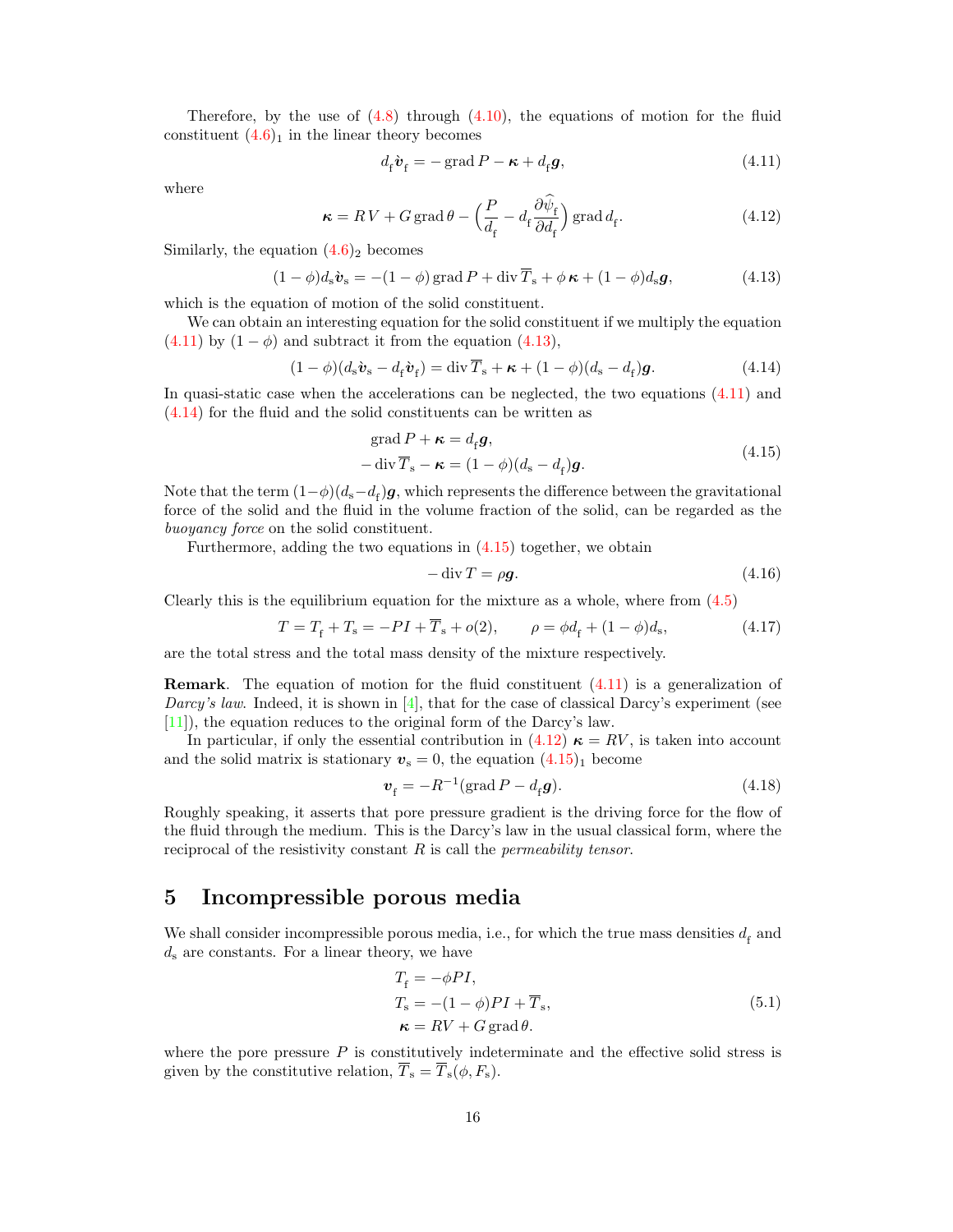### <span id="page-16-4"></span>5.1 Equilibrium pore pressure

From [\(4.15\)](#page-14-1), the equations in equilibrium ( $\kappa = 0$ ) become

$$
\begin{aligned} \text{grad } P &= d_{\text{f}} \mathbf{g}, \\ -\operatorname{div} \overline{T}_{\text{s}} &= (1 - \phi)(d_{\text{s}} - d_{\text{f}}) \mathbf{g}. \end{aligned} \tag{5.2}
$$

These two equations can be solved separately. Suppose that the  $x$ -coordinate is in the vertical downward direction,  $g = ge_x$ . Then the first equation can be integrated immediately to give

$$
P = d_f g x + P_0, \qquad P_0 = P(0). \tag{5.3}
$$

This result asserts that the equilibrium pore pressure is the hydrostatic pressure. It agrees with the observation in soil mechanics from experimental measurements that the manometric pressure in the soil is the pressure as if the medium were bulk fluid, unaffected by the presence of the solid constituent in the medium.

We remark that this result is sometimes overlooked in the mixture theory of porous media. It is mainly due to the fact that in the theory of simple mixture (in the sense of Noll's simple materials), which omits the second gradients of deformations as independent constitutive variables, the equilibrium interactive force  $m^0$  is identically zero by constitutive hypothesis (see  $(3.32)$ ). However, from the relation  $(4.8)$ ,  $m_0$  is not a negligible quantity for a body with non-uniform porosity,  $m_0 = P$  grad  $\phi$ , and it is easy to see that in the absence of this term, the result [\(5.3\)](#page-16-4) need not follow. This remark, we shall regard as a strong evidence that porous media must be treated as non-simple mixtures even for a linear equilibrium theory.

#### 5.2 Effective stress principle

From  $(5.1)$ , we have

$$
T = T_{\rm f} + T_{\rm s} = -PI + \overline{T}_{\rm s},
$$

where the pore pressure  $P$  is given by  $(5.3)$ .

Therefore, the effective stress of the solid constituent is the part of the total stress in excess of the pore pressure (see also 
$$
(4.17)_1
$$
 in more general case). This is known as the effective stress principle in soil mechanics first introduced by Teraghi (see [12]).

Both the concepts of pore pressure and effective stress are elementary in soil mechanics. However, regarding soil as porous media in terms of the theories of mixtures, such results are often overlooked without giving due attention.

Acknowledgement This work is supported by a research project from Petrobras/Brasil and a research fellowship of CNPq, Brazil.

## References

- <span id="page-16-0"></span>[1] Bowen, R.M.: The theory of Mixtures in Continuum Mechanics, Edited by A.C. Eringen, Vol. III, Academic Press (1976).
- <span id="page-16-3"></span>[2] Hutter, K.; Jöhnk, K.: Continuum Methods of Physical Modeling, Springer-Verlag Berlin Heidelberg (2004).
- <span id="page-16-2"></span>[3] Liu, I-Shih: Method of Lagrange multipliers for exploitation of the entropy principle, Arch. Rational Mech. Anal. 46, 131-148 (1972).
- <span id="page-16-1"></span>[4] Liu, I-Shih: On chemical potential and incompressible porous media, Journal de Mécanique 19, 327-342 (1980).